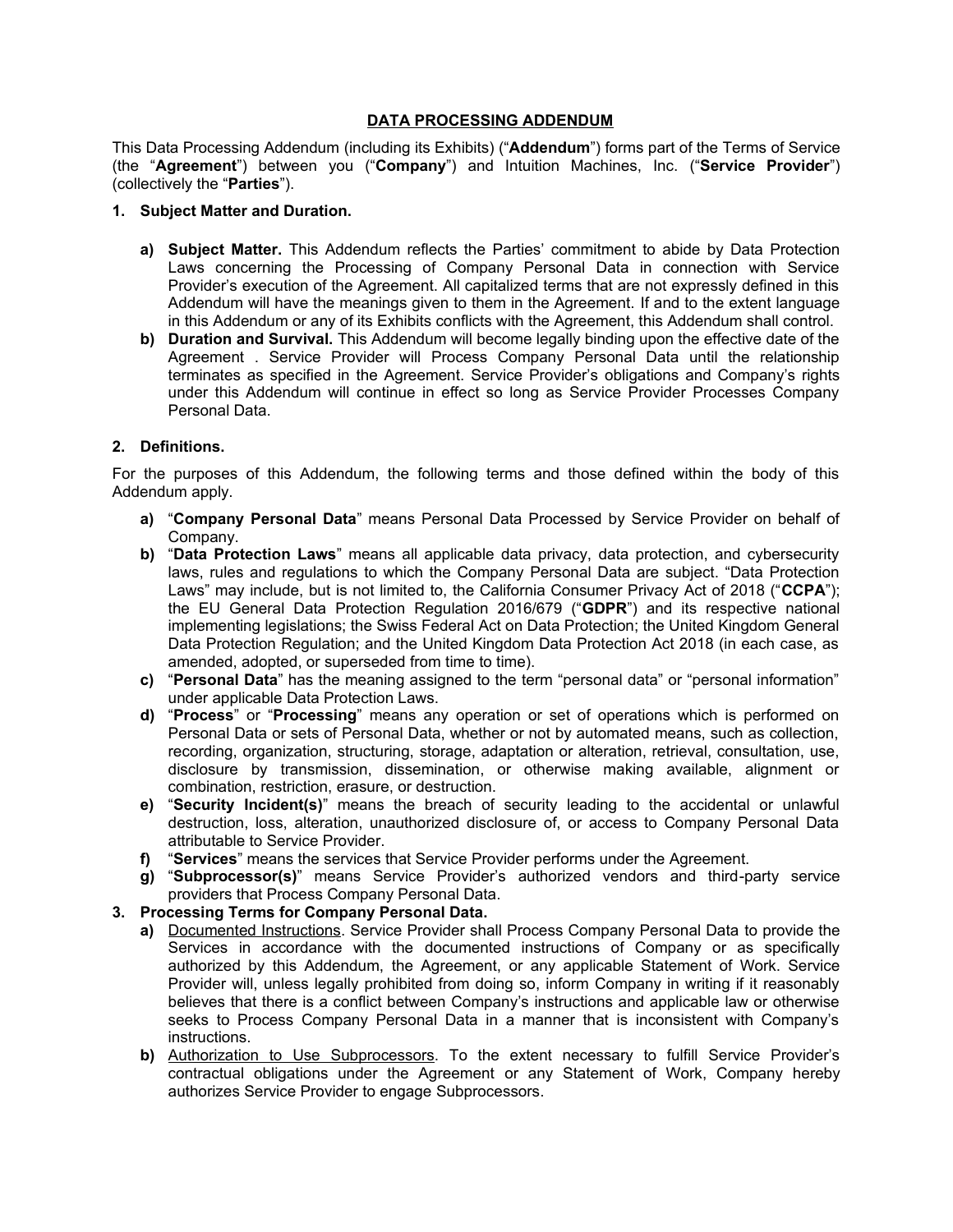- **c)** Service Provider and Subprocessor Compliance. Service Provider agrees to (i) enter into a written agreement with Subprocessors regarding such Subprocessors' Processing of Company Personal Data that imposes on such Subprocessors data protection requirements for Company Personal Data that are consistent with this Addendum; and (ii) remain responsible to Company for Service Provider's Subprocessors' failure to perform their obligations with respect to the Processing of Company Personal Data.
- **d)** Right to Object to Subprocessors. Where required by Data Protection Laws, Service Provider will notify Company via email prior to engaging any new Subprocessors that Process Company Personal Data and allow Company ten (10) days to object. If Company has legitimate objections to the appointment of any new Subprocessor, the Parties will work together in good faith to resolve the grounds for the objection for no less than thirty (30) days.
- **e)** Confidentiality. Any person authorized to Process Company Personal Data must contractually agree to maintain the confidentiality of such information or be under an appropriate statutory obligation of confidentiality.
- **f)** Personal Data Inquiries and Requests. Where required by Data Protection Laws, Service Provider agrees to provide reasonable assistance and comply with reasonable instructions from Company related to any requests from individuals exercising their rights in Company Personal Data granted to them under Data Protection Laws.
- **g)** Sale of Company Personal Data Prohibited. Service Provider shall not sell Company Personal Data as the term "sell" is defined by the CCPA.
- **h)** Data Protection Impact Assessment and Prior Consultation. Where required by Data Protection Laws, Service Provider agrees to provide reasonable assistance at Company's expense to Company where, in Company's judgement, the type of Processing performed by Service Provider requires a data protection impact assessment and/or prior consultation with the relevant data protection authorities.
- **i)** Demonstrable Compliance. Service Provider agrees to provide information reasonably necessary to demonstrate compliance with this Addendum upon Company's reasonable request.

## **4. Service Optimization.**

- **a)** Where permitted by Data Protection Laws, Service Provider may Process Company Personal Data: (i) for its internal uses to build or improve the quality of its services; (ii) to detect Security Incidents; and (iii) to protect against fraudulent or illegal activity.
- **b)** Aggregation and De-Identification. Service Provider may: (i) compile aggregated and/or deidentified information in connection with providing the Services provided that such information cannot reasonably be used to identify Company or any data subject to whom Company Personal Data relates ("**Aggregated and/or De-Identified Data**"); and (ii) use Aggregated and/or De-Identified Data for its lawful business purposes.

## **5. Information Security Program.**

**a)** Security Measures. Service Provider shall use commercially reasonable efforts to implement and maintain reasonable administrative, technical, and physical safeguards designed to protect Company Personal Data. Such safeguards shall include those set forth in **Exhibit A**.

## **6. Security Incidents.**

**a)** Notice. Upon becoming aware of a Security Incident, Service Provider agrees to provide written notice without undue delay and within the time frame required under Data Protection Laws to Company's Designated POC. Where possible, such notice will include all available details required under Data Protection Laws for Company to comply with its own notification obligations to regulatory authorities or individuals affected by the Security Incident.

## **7. Cross-Border Transfers of Company Personal Data.**

- **a)** Cross-Border Transfers of Personal Data. Company authorizes Service Provider and its Subprocessors to transfer Company Personal Data across international borders, including from the European Economic Area, Switzerland, and/or the United Kingdom to the United States.
- **b)** Service Provider Data Transfer Impact Assessment Questionnaire. Service Provider agrees that it has provided true, complete, and accurate responses to the Service Provider Data Transfer Impact Assessment Questionnaire attached hereto as **Exhibit B**.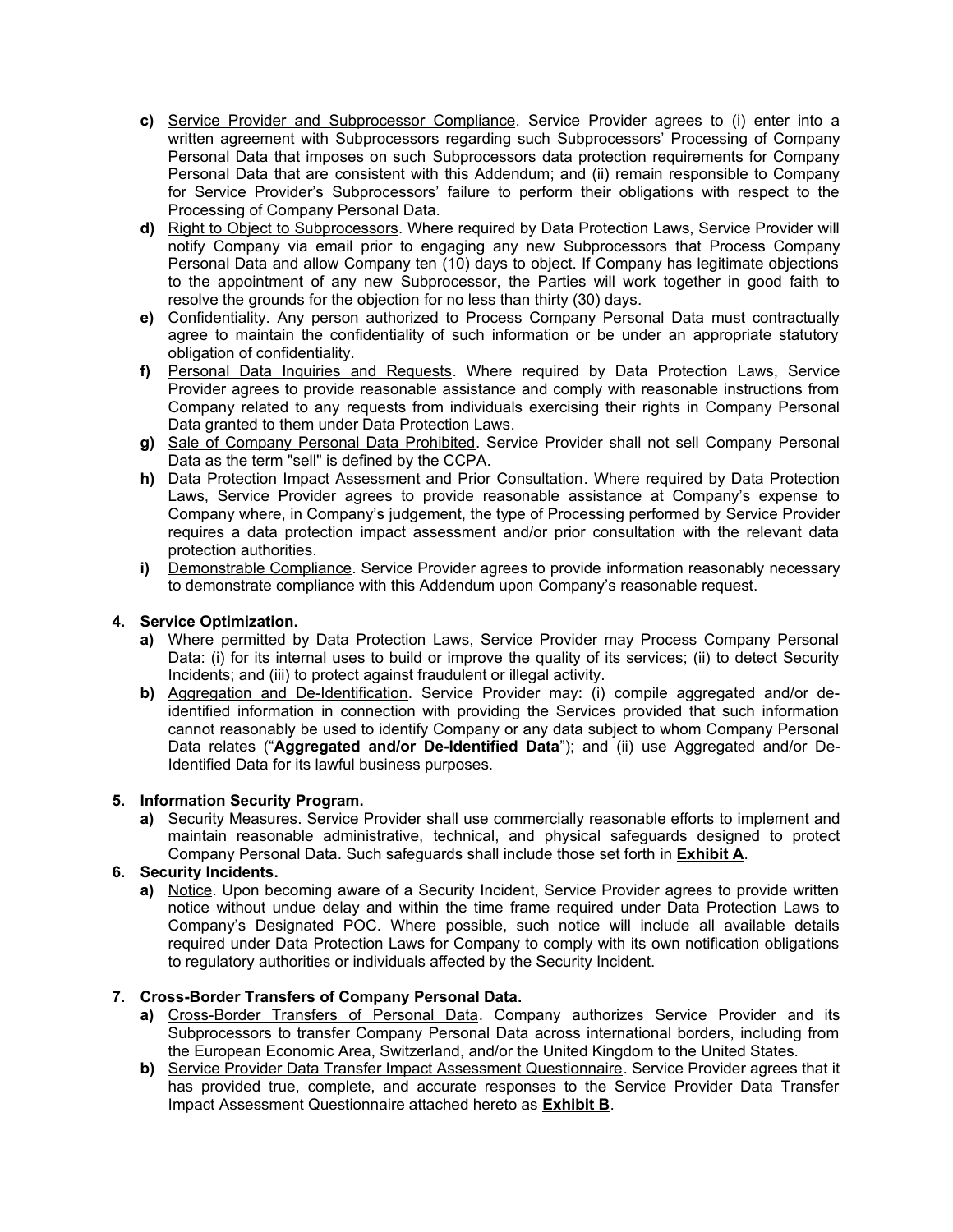- **c)** EEA, UK, and Swiss Controller to Processor Standard Contractual Clauses. If Company Personal Data originating in the European Economic Area, the United Kingdom, and/or Switzerland is transferred by Company to Service Provider in a country that has not been found to provide an adequate level of protection under applicable Data Protection Laws, the parties agree that the transfer shall be governed by the Controller to Processor Standard Contractual Clauses (**Module Two**) attached hereto as **Exhibit C**. The parties agree that: (i) the certification of deletion required by Clause 8.5 and Clause 16(d) of the Controller to Processor Standard Contractual Clauses will be provided upon Company's written request; (ii) the measures Service Provider is required to take under Clause 8.6(c) of the Controller to Processor Standard Contractual Clauses will only cover Service Provider's impacted systems; (iii) the audit described in Clause 8.9 of the Controller to Processor Standard Contractual Clauses shall be carried out in accordance with Section 8 of this Addendum; (iv) Service Provider may engage Subprocessors using European Commission Decision C(2010)593 Standard Contractual Clauses for Controllers to Processors or any other adequacy mechanism provided that such adequacy mechanism complies with applicable Data Protection Laws and such use of Subprocessors shall not be considered a breach of Clause 9 of the Controller to Processor Standard Contractual Clauses; (v) the termination right contemplated by Clause 14(f) and Clause 16(c) of the Controller to Processor Standard Contractual Clauses will be limited to the termination of the Controller to Processor Standard Contractual Clauses, in which case, the corresponding Processing of Company Personal Data affected by such termination shall be discontinued unless otherwise agreed by the parties; (vi) unless otherwise stated by Service Provider, Company will be responsible for communicating with data subjects pursuant to Clause 15.1(a) of the Controller to Processor Standard Contractual Clauses; (vii) the information required under Clause 15.1(c) will be provided upon Company's written request; and (viii) notwithstanding anything to the contrary, Company will reimburse Service Provider for all costs and expenses incurred by Service Provider in connection with the performance of Service Provider's obligations under Clause 15.1(b) and Clause 15.2 of the Controller to Processor Standard Contractual Clauses without regard for any limitation of liability set forth in the Agreement. Each party's execution of the Agreement shall be considered a signature to the Controller to Processor Standard Contractual Clauses to the extent that the Controller to Processor Standard Contractual Clauses apply hereunder.
- **d)** Company Data Transfer Impact Assessment Questionnaire. By executing the Agreement, Company agrees that the responses to the Company Data Transfer Impact Assessment Questionnaire attached hereto as **Exhibit D** are true, complete, and accurate.
- **e)** EEA, Swiss, and UK Processor to Controller Standard Contractual Clauses. If Company Personal Data originating in the European Economic Area, Switzerland, and/or the United Kingdom is transferred by Service Provider to Company in a country that has not been found to provide an adequate level of protection under applicable Data Protection Laws, the parties agree that the transfer shall be governed by the Processor to Controller Standard Contractual Clauses (**Module Four)**, attached hereto as **Exhibit E**. The parties agree that: (i) the information required by Clause 8.1(d) of the Processor to Controller Standard Contractual Clauses will be provided upon Company's written request, and (ii) the audit described in Clause 8.3(b) of the Processor to Controller Standard Contractual Clauses shall be carried out in accordance with Section 7 of this Addendum. Each party's execution of the Agreement shall be considered a signature to the Processor to Controller Standard Contractual Clauses to the extent that the Processor to Controller Standard Contractual Clauses apply hereunder.
- **f)** Data Transfer Impact Assessment Outcome. Taking into account the information and obligations set forth in this Addendum and, as may be the case for a party, such party's independent research, to the parties' knowledge, the Company Personal Data originating in the European Economic Area, Switzerland, and/or the United Kingdom that is transferred pursuant to the attached Standard Contractual Clauses to a country that has not been found to provide an adequate level of protection under applicable Data Protection Laws is afforded a level of protection that is essentially equivalent to that guaranteed by applicable Data Protection Laws.

## **8. Audits.**

**a)** Company Audit. Where Data Protection Laws afford Company an audit right, Company (or its appointed representative) may carry out an audit of Service Provider's policies, procedures, and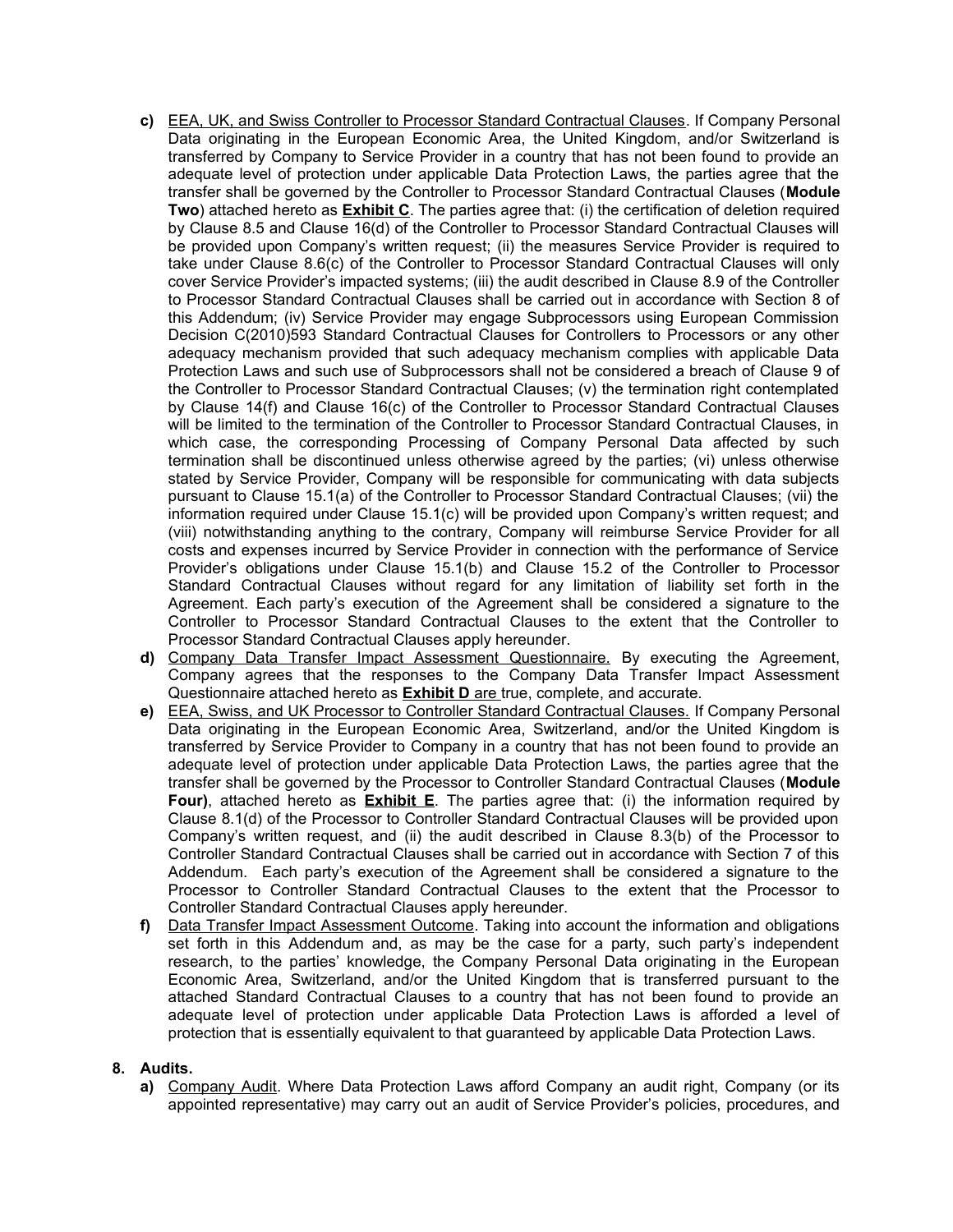records relevant to the Processing of Company Personal Data. Any audit must be: (i) conducted during Service Provider's regular business hours; (ii) with forty-five (45) days advance notice to Service Provider; (iii) carried out in a manner that prevents unnecessary disruption to Service Provider's operations; and (iv) subject to reasonable confidentiality procedures. In addition, any audit shall be limited to once per year, unless an audit is carried out at the direction of a government authority having proper jurisdiction. Any such audit shall be subject to Service Provider's security and confidentiality terms and guidelines, and conducted by a mutually agreed upon third party law firm bound by confidentiality rules in order to safeguard Service Provider's obligations to other customers, intellectual property, and trade secrets. In the event that Service Provider and Company cannot agree upon a third-party law firm, the largest law firm on the most recent Am Law 100 list published by American Lawyer (law.com) that agrees to accept the work and has not conducted business with either Service Provider or Company in the preceding 12 months shall be chosen. Company shall be responsible for any costs arising from such audit.

## **9. Company Personal Data Deletion.**

**a)** Data Deletion. At the expiry or termination of the Agreement, Service Provider will, at Company's option, delete or return all Company Personal Data (excluding any back-up or archival copies which shall be deleted in accordance with Service Provider's data retention schedule), except where Service Provider is required to retain copies under applicable laws, in which case Service Provider will isolate and protect that Company Personal Data from any further Processing except to the extent required by applicable laws.

## **10. Processing Details.**

- **a)** Subject Matter. The subject matter of the Processing is the Services pursuant to the Agreement.
- **b)** Duration. The Processing will continue until the expiration or termination of the Agreement.
- **c)** Categories of Data Subjects. Data subjects whose Company Personal Data will be Processed pursuant to the Agreement.
- **d)** Nature and Purpose of the Processing. The purpose of the Processing of Company Personal Data by Service Provider is the performance of the Services pursuant to the Agreement.
- **e)** Types of Company Personal Data. Company Personal Data that is Processed pursuant to the Agreement.

## **11. Contact Information.**

**a)** Company and Service Provider agree to designate a point of contact for urgent privacy and security issues (a "**Designated POC**"). The Designated POC for Company is the representative who registers for the Service. The Designated POC for Service Provider is support@hcaptcha.com.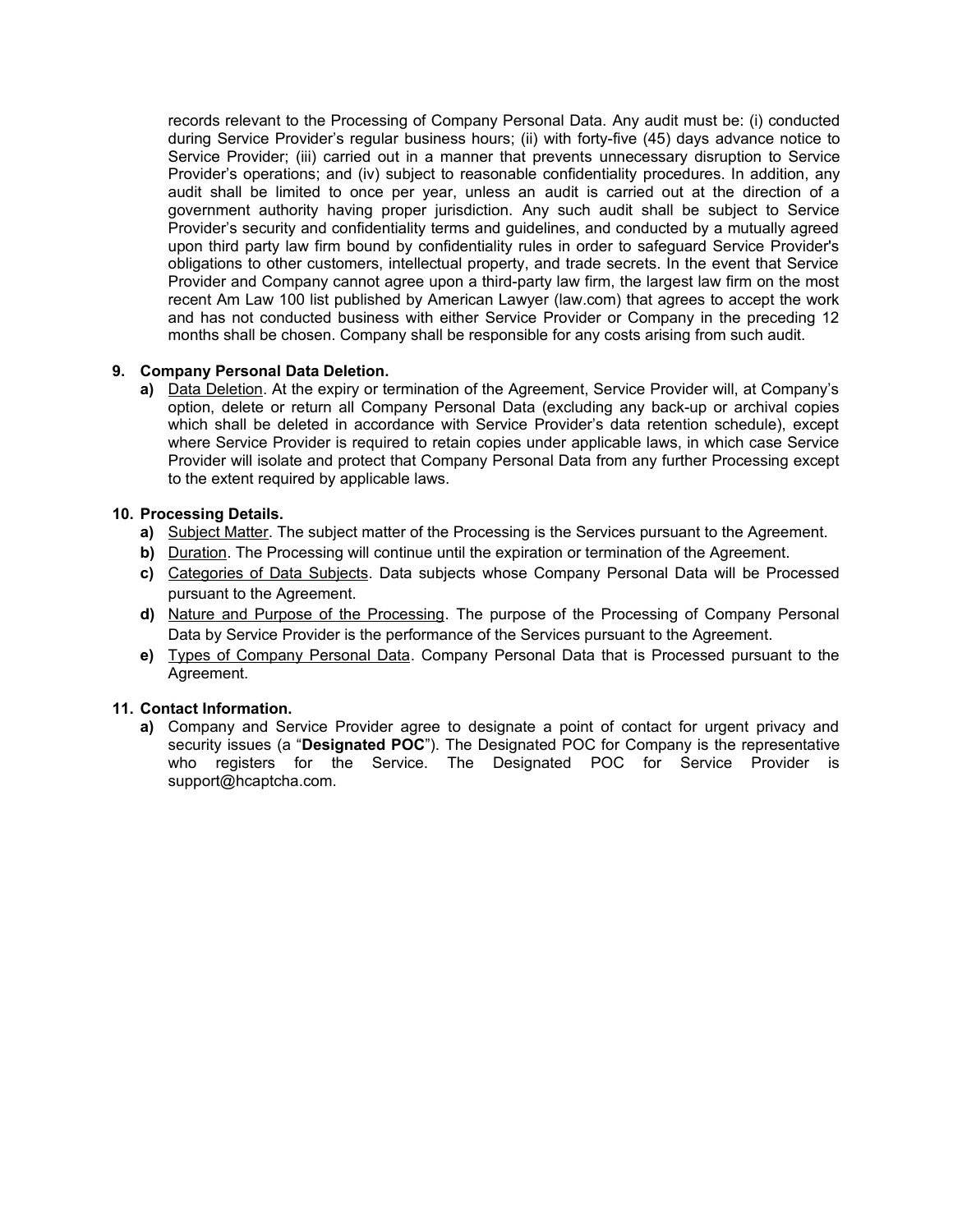## **EXHIBIT A TO THE DATA PROCESSING ADDENDUM**

## **TECHNICAL AND ORGANIZATIONAL MEASURES**

This Exhibit A forms part of the Addendum. Capitalized terms not defined in this Exhibit A have the meaning set forth in the Addendum.

Service Provider shall use commercially reasonable efforts to implement and maintain reasonable administrative, technical, and physical safeguards designed to protect Company Personal Data.

Such safeguards shall include controls equivalent to or exceeding the SOC 2 Security Trust Service Principle standard.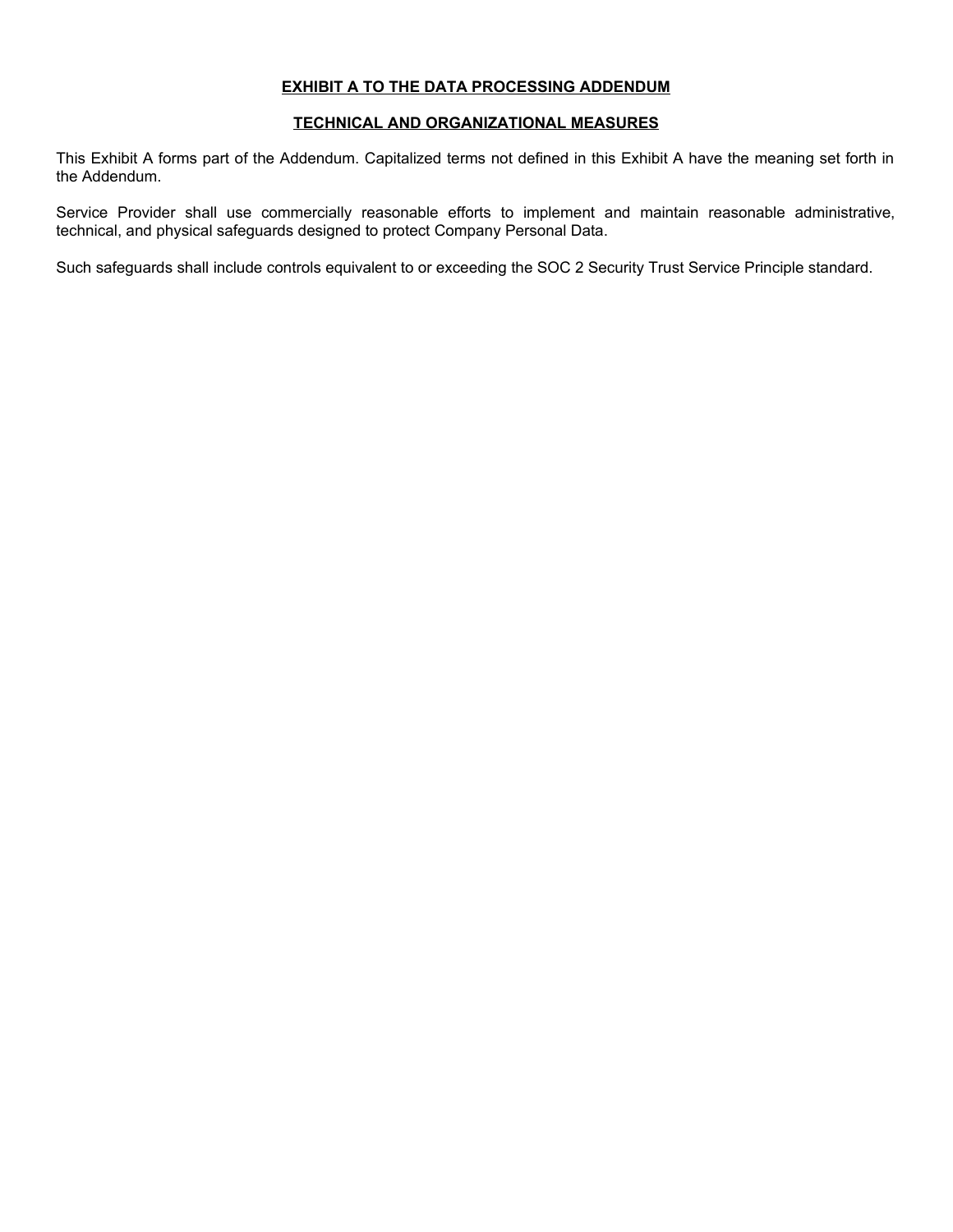## **EXHIBIT B TO THE DATA PROCESSING ADDENDUM**

## **SERVICE PROVIDER DATA TRANSFER IMPACT ASSESSMENT QUESTIONNAIRE**

This Exhibit B forms part of the Addendum. Capitalized terms not defined in this Exhibit B have the meaning set forth in the Addendum.

- 1. What countries will Company Personal Data that is transferred outside of the European Economic Area, Switzerland, and/or the United Kingdom be stored in or accessed from? If this varies by region, please specify each country for each region.
	- **a. Answer:** If Company utilizes "Secure Enclave" and "First-Party Hosting with IP Blinding" features, no Company Personal Data associated with end users is ever transferred outside of the EEA/UK by Processor: data is first deidentified by Company rather than Processor, in a location of Company's choice. If Company uses neither feature, Company Personal Data associated with end users is in normal (non-automated/abuse/debugging) user scenarios deidentified at the CDN edge, in a datacenter within the end user's country of access.
- 2. What are the categories of data subjects whose Company Personal Data will be transferred outside of the European Economic Area, Switzerland, and/or the United Kingdom?
	- **a. Answer:** Users of Customer's website, app(s), or other online services.
- 3. What are the categories of Company Personal Data transferred outside of the European Economic Area, Switzerland, and/or the United Kingdom?
	- **a. Answer:** IP address numbers, Device information.
- 4. Will any Company Personal Data revealing racial or ethnic origin, political opinions, religious or philosophical beliefs, or trade union membership, genetic data, or biometric data for the purpose of uniquely identifying a natural person, data concerning health or a person's sex life or sexual orientation, or data relating to criminal convictions and offences be transferred outside of the European Economic Area, Switzerland, and/or the United Kingdom? If so, are there any restrictions or safeguards that fully take into consideration the nature of the data and the risks involved, such as for instance strict purpose limitation, access restrictions (including access only for staff having followed specialised training), keeping a record of access to the data, restrictions for onward transfers or additional security measures?
	- **a. Answer:** No.
- 5. What is the frequency of the transfer of Company Personal Data outside of outside of the European Economic Area, Switzerland, and/or the United Kingdom? E.g., is Company Personal Data transferred on a one-off or continuous basis?
	- **a. Answer:** Continuous transfer.
- 6. Broadly speaking, what are the services to be provided and the corresponding purposes for which Company Personal Data is transferred outside of the European Economic Area, Switzerland, and/or the United Kingdom?
	- **a. Answer:** Automated analysis in order to determine whether the request originates from software or a person, and whether the request is intended to disrupt or otherwise harm the online service in which the hCaptcha or hCaptcha Enterprise (BotStop) service is integrated.
- 7. What is the period for which the Company Personal Data will be retained, or, if that is not possible, the criteria used to determine that period?
	- **a. Answer:** Company Personal Data will be retained no longer than 30 days following termination of the Agreement.
- 8. What business sector is Service Provider involved in?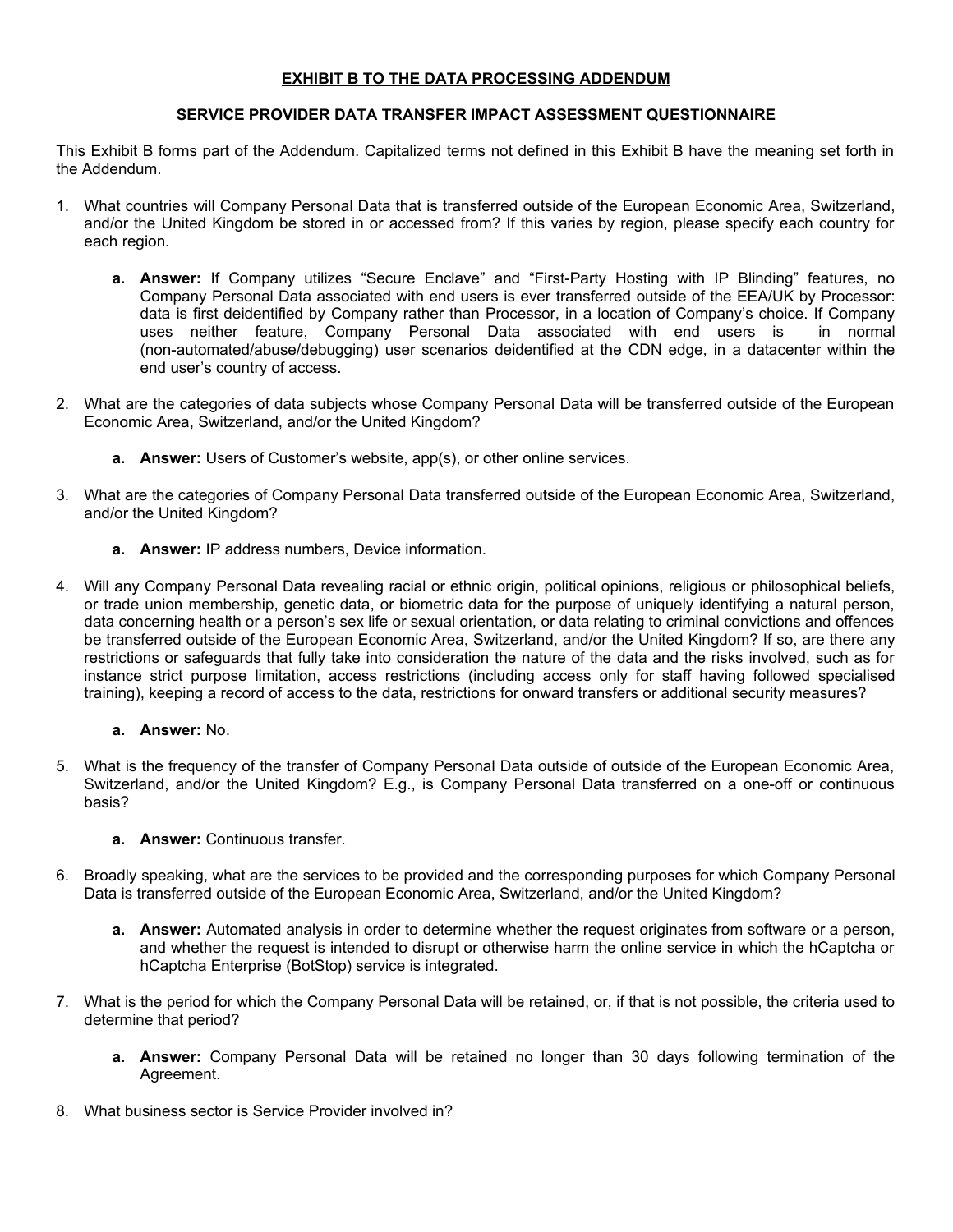- **a. Answer:** Online security and fraud prevention.
- 9. When Company Personal Data is transferred outside of the European Economic Area, Switzerland, and/or the United Kingdom to Service Provider, how is it transmitted to Service Provider? Is the Company Personal Data in plain text, pseudonymized, and/or encrypted?
	- **a. Answer:** All parts of the system use encryption for data transmission across the Internet. However, in normal (non-automated/abuse/debugging) user scenarios, Company Personal Data associated with end-users is deidentified and aggregated at the CDN edge.
- 10. Please list the Subprocessors that will have access to Company Personal Data that is transferred outside of the European Economic Area, Switzerland, and/or the United Kingdom:

| Name of<br>Subprocessor              | <b>Subject matter,</b><br>nature, and duration<br>of processing | Location<br>(Country) | <b>Adequacy Mechanism</b><br><b>Supporting Transfer</b>                              |
|--------------------------------------|-----------------------------------------------------------------|-----------------------|--------------------------------------------------------------------------------------|
| Cloudflare, San<br>Francisco CA, USA | CDN and edge<br>compute cloud<br>services                       | Global                | SCCs or N/A if Secure Enclave<br>+ First-party with Blinding are<br>used by Company. |
| Microsoft, Redmond<br>WA, USA        | Azure cloud services                                            | Global                | SCCs or N/A if Secure Enclave<br>+ First-party with Blinding are<br>used by Company. |
| Amazon, Seattle WA,<br>USA.          | AWS cloud services                                              | Global                | SCCs or N/A if Secure Enclave<br>+ First-party with Blinding are<br>used by Company. |
| IBM, Armonk NY,<br><b>USA</b>        | <b>IBM Softlayer cloud</b><br>services                          | Global                | SCCs or N/A if Secure Enclave<br>+ First-party with Blinding are<br>used by Company. |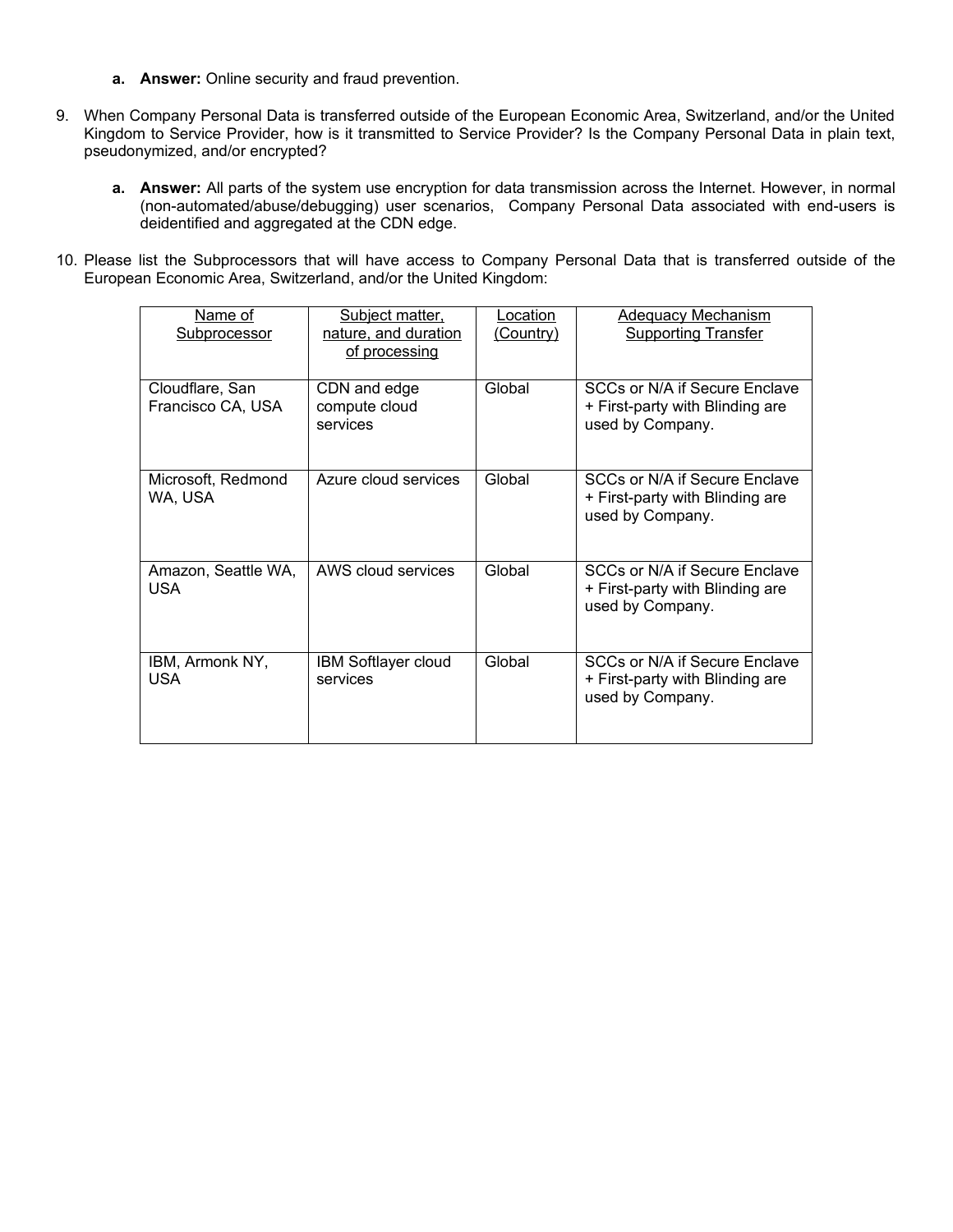- 11. Is Service Provider subject to any laws in a country outside of the European Economic Area, Switzerland, and/or the United Kingdom where Company Personal Data is stored or accessed from that would interfere with Service Provider fulfilling its obligations under either of the attached set(s) of Standard Contractual Clauses? For example, FISA 702 or U.S. Executive Order 12333. If yes, please list these laws.
	- **a. Answer:** Service Provider's HQ is in the United States and is therefore likely subject to United States law. As of the effective date of the Addendum, no court has found Service Provider to be eligible to receive process issued under the laws contemplated by Question 11, including FISA Section 702, and no such court action is pending.
- 12. Has Service Provider ever received a request from public authorities for information pursuant to the laws contemplated by Question 11 above (if any)? If yes, please explain.

## **a. Answer:** No.

13. Has Service Provider ever received a request from public authorities for Personal Data of individuals located in European Economic Area, Switzerland, and/or the United Kingdom? If yes, please explain.

## **a. Answer:** No.

- 14. What safeguards will Service Provider apply during transmission and to the processing of Company Personal Data in countries outside of the European Economic Area, Switzerland, and/or the United Kingdom that have not been found to provide an adequate level of protection under applicable Data Protection Laws?
	- **a. Answer:** As set forth in Exhibit A and Exhibit C.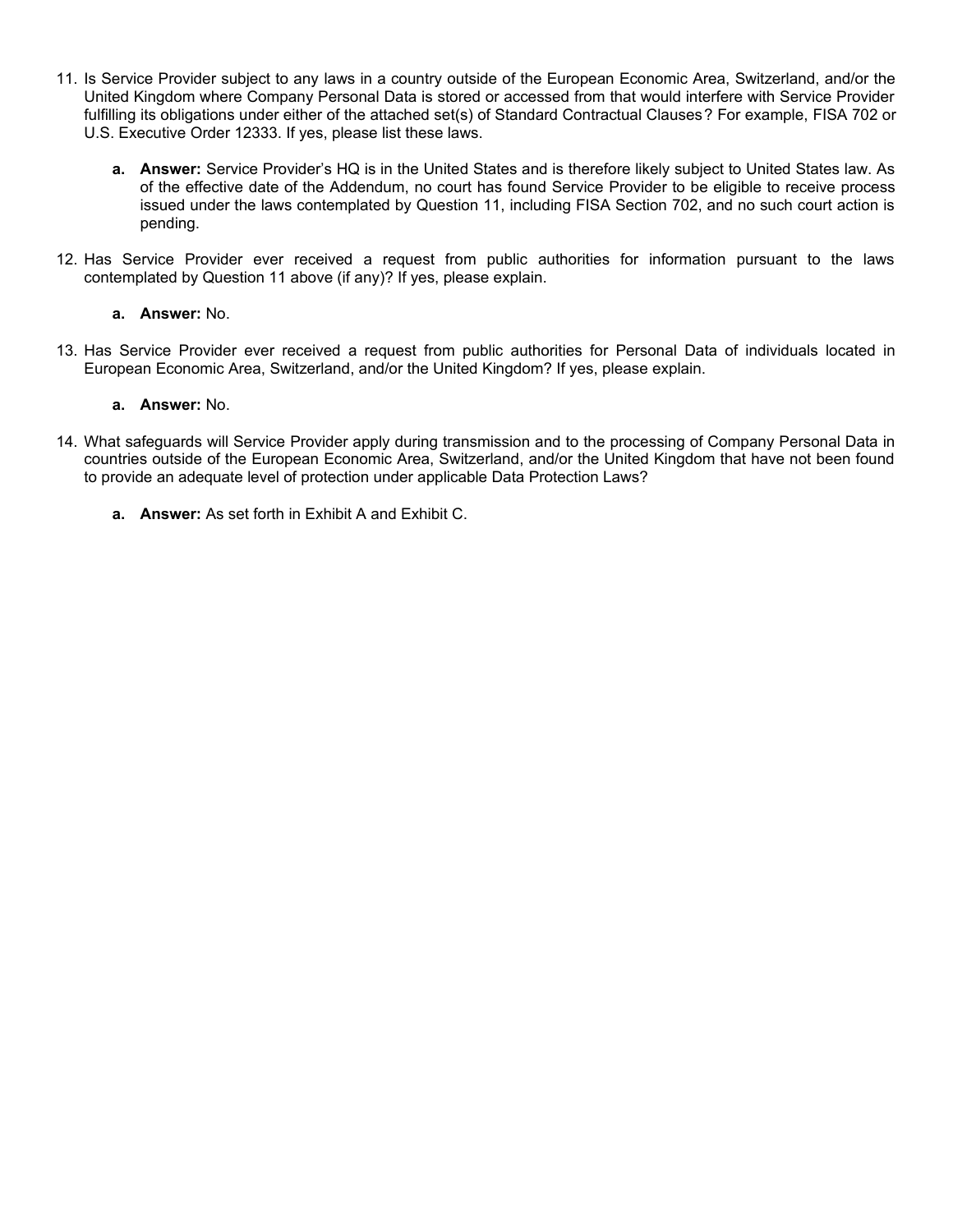## **EXHIBIT C TO THE DATA PROCESSING ADDENDUM**

This Exhibit C forms part of the Addendum.

#### **STANDARD CONTRACTUAL CLAUSES** SECTION I

## **CONTROLLER TO PROCESSOR STANDARD CONTRACTUAL CLAUSES**

## SECTION I

#### *Clause 1*

## **Purpose and scope**

- (a) The purpose of these standard contractual clauses is to ensure compliance with the requirements of Regulation (EU) 2016/679 of the European Parliament and of the Council of 27 April 2016 on the protection of natural persons with regard to the processing of personal data and on the free movement of such data (General Data Protection Regulation) for the transfer of personal data to a third country.
- (b) The Parties:
	- (i) the natural or legal person(s), public authority/ies, agency/ies or other body/ies (hereinafter 'entity/ies') transferring the personal data, as listed in Annex I.A (hereinafter each 'data exporter'), and
	- (ii) the entity/ies in a third country receiving the personal data from the data exporter, directly or indirectly via another entity also Party to these Clauses, as listed in Annex I.A (hereinafter each 'data importer')

have agreed to these standard contractual clauses (hereinafter: 'Clauses').

- (c) These Clauses apply with respect to the transfer of personal data as specified in Annex I.B.
- (d) The Appendix to these Clauses containing the Annexes referred to therein forms an integral part of these Clauses.
- (e) To the extent applicable hereunder, these Clauses also apply mutatis mutandis to the Parties' processing of personal data that is subject to the Swiss Federal Act on Data Protection. Where applicable, references to EU Mem ber State law or EU supervisory authorities shall be modified to include the appropriate reference under Swiss law as it relates to transfers of personal data that are subject to the Swiss Federal Act on Data Protection.
- (f) To the extent applicable hereunder, these Clauses, as supplemented by Annex III, also apply mutatis mutandis to the Parties processing of personal data that is subject to the UK Data Protection Laws (as defined in Annex III).

*Clause 2*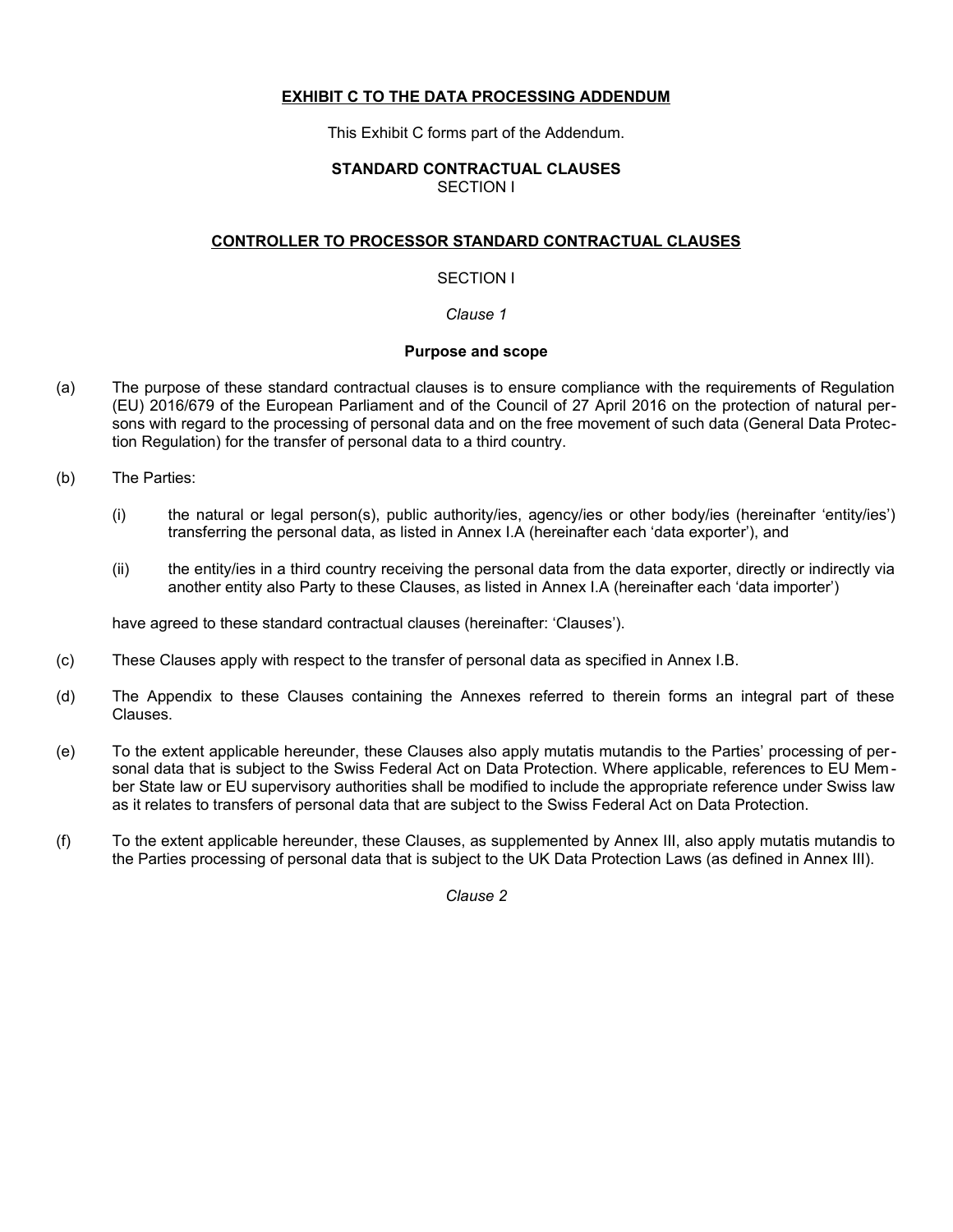## **Effect and invariability of the Clauses**

- (a) These Clauses set out appropriate safeguards, including enforceable data subject rights and effective legal remedies, pursuant to Article 46(1) and Article 46(2)(c) of Regulation (EU) 2016/679 and, with respect to data transfers from controllers to processors and/or processors to processors, standard contractual clauses pursuant to Article 28(7) of Regulation (EU) 2016/679, provided they are not modified, except to select the appropriate Module(s) or to add or update information in the Appendix. This does not prevent the Parties from including the standard contractual clauses laid down in these Clauses in a wider contract and/or to add other clauses or additional safeguards, provided that they do not contradict, directly or indirectly, these Clauses or prejudice the fundamental rights or freedoms of data subjects.
- (b) These Clauses are without prejudice to obligations to which the data exporter is subject by virtue of Regulation (EU) 2016/679.

## *Clause 3*

#### **Third-party beneficiaries**

- (a) Data subjects may invoke and enforce these Clauses, as third-party beneficiaries, against the data exporter and/ or data importer, with the following exceptions:
	- (i) Clause 1, Clause 2, Clause 3, Clause 6, Clause 7;
	- (ii) Clause  $8.1(b)$ ,  $8.9(a)$ ,  $(c)$ ,  $(d)$  and  $(e)$ ;
	- (iii) Clause  $9(a)$ , (c), (d) and (e);
	- $(iv)$  Clause 12(a), (d) and (f);
	- (v) Clause 13;
	- (vi) Clause  $15.1(c)$ , (d) and (e);
	- (vii) Clause 16(e);
	- (viii) Clause 18(a) and (b).
- (b) Paragraph (a) is without prejudice to rights of data subjects under Regulation (EU) 2016/679.

## *Clause 4*

## **Interpretation**

- (a) Where these Clauses use terms that are defined in Regulation (EU) 2016/679, those terms shall have the same meaning as in that Regulation.
- (b) These Clauses shall be read and interpreted in the light of the provisions of Regulation (EU) 2016/679.
- (c) These Clauses shall not be interpreted in a way that conflicts with rights and obligations provided for in Regulation (EU) 2016/679.

#### *Clause 5*

## **Hierarchy**

In the event of a contradiction between these Clauses and the provisions of related agreements between the Parties, ex isting at the time these Clauses are agreed or entered into thereafter, these Clauses shall prevail.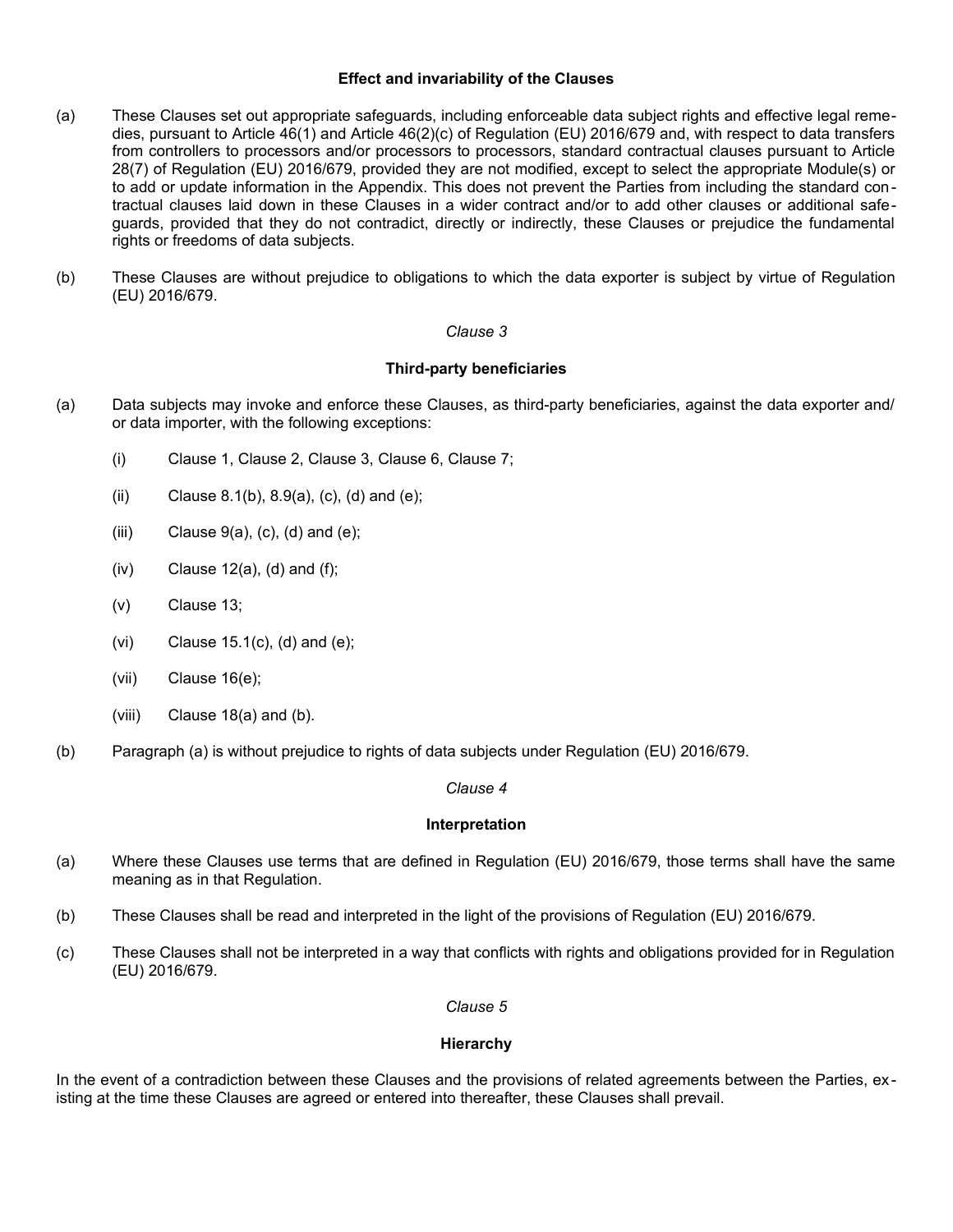#### *Clause 6*

## **Description of the transfer(s)**

The details of the transfer(s), and in particular the categories of personal data that are transferred and the purpose(s) for which they are transferred, are specified in Annex I.B.

*Clause 7 – Optional*

## **Docking clause – Omitted**

## SECTION II – OBLIGATIONS OF THE PARTIES

## *Clause 8*

## **Data protection safeguards**

The data exporter warrants that it has used reasonable efforts to determine that the data importer is able, through the implementation of appropriate technical and organisational measures, to satisfy its obligations under these Clauses.

## **MODULE TWO: Transfer controller to processor**

#### **8.1 Instructions**

- (a) The data importer shall process the personal data only on documented instructions from the data exporter. The data exporter may give such instructions throughout the duration of the contract.
- (b) The data importer shall immediately inform the data exporter if it is unable to follow those instructions.

## **8.2 Purpose limitation**

The data importer shall process the personal data only for the specific purpose(s) of the transfer, as set out in Annex I. B, unless on further instructions from the data exporter.

## **8.3 Transparency**

On request, the data exporter shall make a copy of these Clauses, including the Appendix as completed by the Parties, available to the data subject free of charge. To the extent necessary to protect business secrets or other confidential information, including the measures described in Annex II and personal data, the data exporter may redact part of the text of the Appendix to these Clauses prior to sharing a copy, but shall provide a meaningful summary where the data subject would otherwise not be able to understand the its content or exercise his/her rights. On request, the Parties shall provide the data subject with the reasons for the redactions, to the extent possible without revealing the redacted information. This Clause is without prejudice to the obligations of the data exporter under Articles 13 and 14 of Regulation (EU) 2016/679.

## **8.4 Accuracy**

If the data importer becomes aware that the personal data it has received is inaccurate, or has become outdated, it shall inform the data exporter without undue delay. In this case, the data importer shall cooperate with the data exporter to erase or rectify the data.

## **8.5 Duration of processing and erasure or return of data**

Processing by the data importer shall only take place for the duration specified in Annex I.B. After the end of the provision of the processing services, the data importer shall, at the choice of the data exporter, delete all personal data processed on behalf of the data exporter and certify to the data exporter that it has done so, or return to the data exporter all personal data processed on its behalf and delete existing copies. Until the data is deleted or returned, the data importer shall continue to ensure compliance with these Clauses. In case of local laws applicable to the data importer that prohibit return or deletion of the personal data, the data importer warrants that it will continue to ensure compliance with these Clauses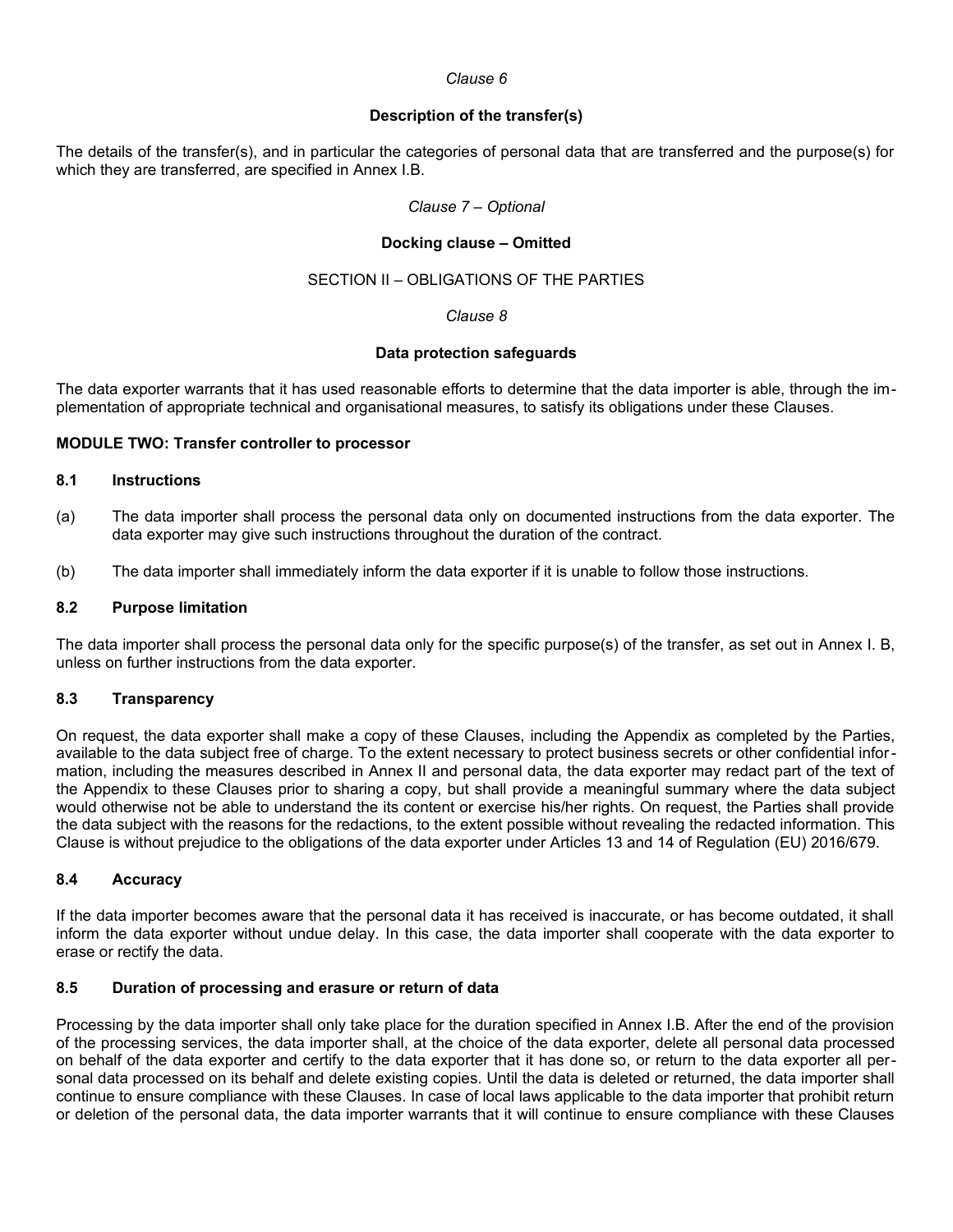and will only process it to the extent and for as long as required under that local law. This is without prejudice to Clause 14, in particular the requirement for the data importer under Clause 14(e) to notify the data exporter throughout the duration of the contract if it has reason to believe that it is or has become subject to laws or practices not in line with the requirements under Clause 14(a).

## **8.6 Security of processing**

- (a) The data importer and, during transmission, also the data exporter shall implement appropriate technical and organisational measures to ensure the security of the data, including protection against a breach of security leading to accidental or unlawful destruction, loss, alteration, unauthorised disclosure or access to that data (hereinafter 'personal data breach'). In assessing the appropriate level of security, the Parties shall take due account of the state of the art, the costs of implementation, the nature, scope, context and purpose(s) of processing and the risks involved in the processing for the data subjects. The Parties shall in particular consider having recourse to encryption or pseudonymisation, including during transmission, where the purpose of processing can be fulfilled in that manner. In case of pseudonymisation, the additional information for attributing the personal data to a specific data subject shall, where possible, remain under the exclusive control of the data exporter. In complying with its obligations under this paragraph, the data importer shall at least implement the technical and organisational measures specified in Annex II. The data importer shall carry out regular checks to ensure that these measures continue to provide an appropriate level of security.
- (b) The data importer shall grant access to the personal data to members of its personnel only to the extent strictly necessary for the implementation, management and monitoring of the contract. It shall ensure that persons authorised to process the personal data have committed themselves to confidentiality or are under an appropriate statutory obligation of confidentiality.
- (c) In the event of a personal data breach concerning personal data processed by the data importer under these Clauses, the data importer shall take appropriate measures to address the breach, including measures to mitigate its adverse effects. The data importer shall also notify the data exporter without undue delay after having become aware of the breach. Such notification shall contain the details of a contact point where more information can be obtained, a description of the nature of the breach (including, where possible, categories and approximate number of data subjects and personal data records concerned), its likely consequences and the measures taken or proposed to address the breach including, where appropriate, measures to mitigate its possible adverse effects. Where, and in so far as, it is not possible to provide all information at the same time, the initial notification shall contain the information then available and further information shall, as it becomes available, subsequently be provided without undue delay.
- (d) The data importer shall cooperate with and assist the data exporter to enable the data exporter to comply with its obligations under Regulation (EU) 2016/679, in particular to notify the competent supervisory authority and the affected data subjects, taking into account the nature of processing and the information available to the data importer.

## **8.7 Sensitive data**

Where the transfer involves personal data revealing racial or ethnic origin, political opinions, religious or philosophical beliefs, or trade union membership, genetic data, or biometric data for the purpose of uniquely identifying a natural person, data concerning health or a person's sex life or sexual orientation, or data relating to criminal convictions and offences (hereinafter 'sensitive data'), the data importer shall apply the specific restrictions and/or additional safeguards described in Annex I.B.

## **8.8 Onward transfers**

The data importer shall only disclose the personal data to a third party on documented instructions from the data exporter. In addition, the data may only be disclosed to a third party located outside the European Union (in the same country as the data importer or in another third country, hereinafter 'onward transfer') if the third party is or agrees to be bound by these Clauses, under the appropriate Module, or if:

(i) the onward transfer is to a country benefitting from an adequacy decision pursuant to Article 45 of Regulation (EU) 2016/679 that covers the onward transfer;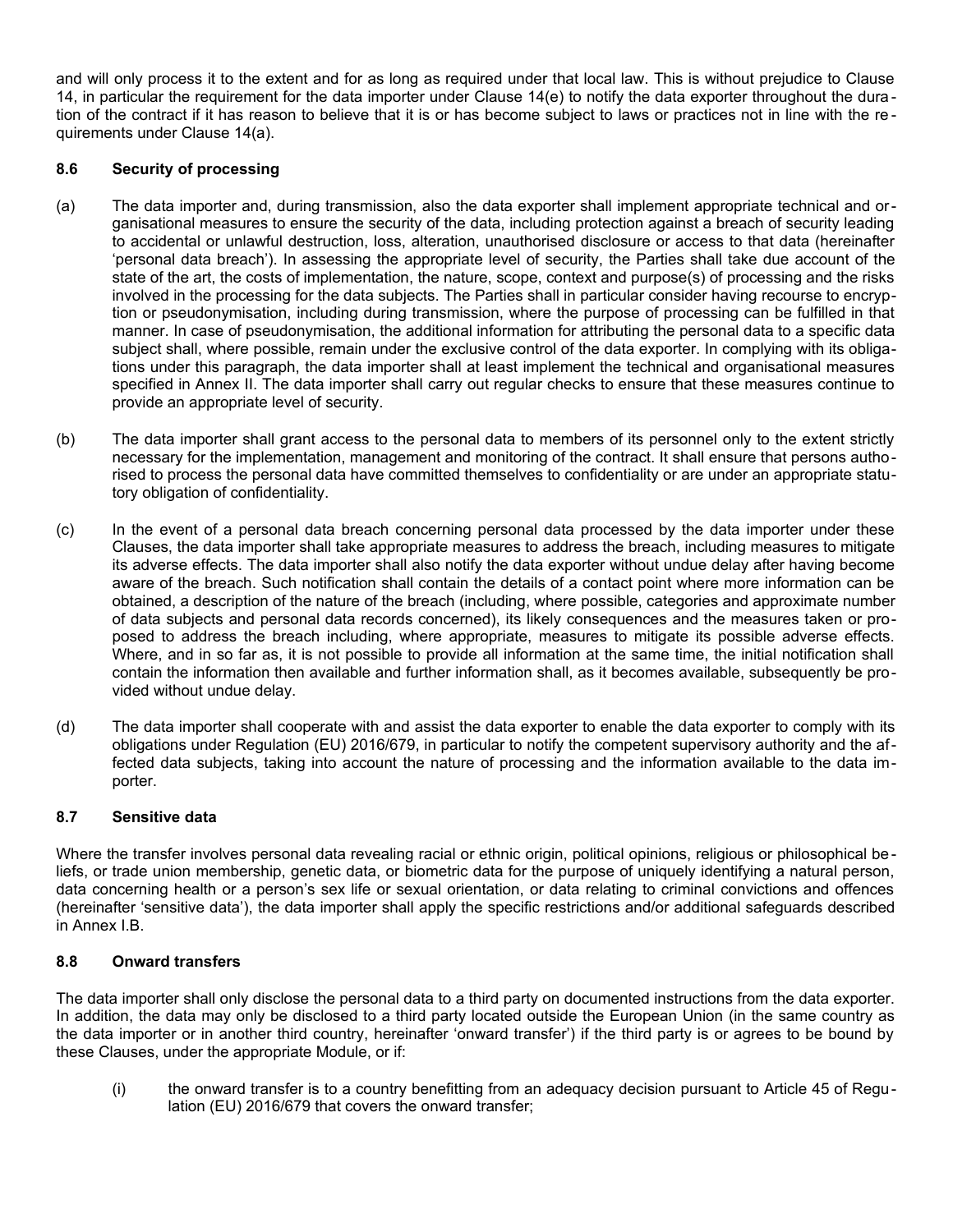- (ii) the third party otherwise ensures appropriate safeguards pursuant to Articles 46 or 47 Regulation of (EU) 2016/679 with respect to the processing in question;
- (iii) the onward transfer is necessary for the establishment, exercise or defence of legal claims in the context of specific administrative, regulatory or judicial proceedings; or
- (iv) the onward transfer is necessary in order to protect the vital interests of the data subject or of another natural person.

Any onward transfer is subject to compliance by the data importer with all the other safeguards under these Clauses, in particular purpose limitation.

#### **8.9 Documentation and compliance**

- (a) The data importer shall promptly and adequately deal with enquiries from the data exporter that relate to the processing under these Clauses.
- (b) The Parties shall be able to demonstrate compliance with these Clauses. In particular, the data importer shall keep appropriate documentation on the processing activities carried out on behalf of the data exporter.
- (c) The data importer shall make available to the data exporter all information necessary to demonstrate compliance with the obligations set out in these Clauses and at the data exporter's request, allow for and contribute to audits of the processing activities covered by these Clauses, at reasonable intervals or if there are indications of noncompliance. In deciding on a review or audit, the data exporter may take into account relevant certifications held by the data importer.
- (d) The data exporter may choose to conduct the audit by itself or mandate an independent auditor. Audits may include inspections at the premises or physical facilities of the data importer and shall, where appropriate, be carried out with reasonable notice.
- (e) The Parties shall make the information referred to in paragraphs (b) and (c), including the results of any audits, available to the competent supervisory authority on request.

#### *Clause 9*

#### **Use of sub-processors**

#### **MODULE TWO: Transfer controller to processor**

- (a) The data importer has the data exporter's general authorisation for the engagement of sub-processor(s) from an agreed list. The data importer shall specifically inform the data exporter in writing of any intended changes to that list through the addition or replacement of sub-processors at least ten (10) days in advance, thereby giving the data exporter sufficient time to be able to object to such changes prior to the engagement of the sub-processor(s). The data importer shall provide the data exporter with the information necessary to enable the data exporter to exercise its right to object.
- (b) Where the data importer engages a sub-processor to carry out specific processing activities (on behalf of the data exporter), it shall do so by way of a written contract that provides for, in substance, the same data protection obligations as those binding the data importer under these Clauses, including in terms of third-party beneficiary rights for data subjects. The Parties agree that, by complying with this Clause, the data importer fulfils its obligations under Clause 8.8. The data importer shall ensure that the sub-processor complies with the obligations to which the data importer is subject pursuant to these Clauses.
- (c) The data importer shall provide, at the data exporter's request, a copy of such a sub-processor agreement and any subsequent amendments to the data exporter. To the extent necessary to protect business secrets or other confidential information, including personal data, the data importer may redact the text of the agreement prior to sharing a copy.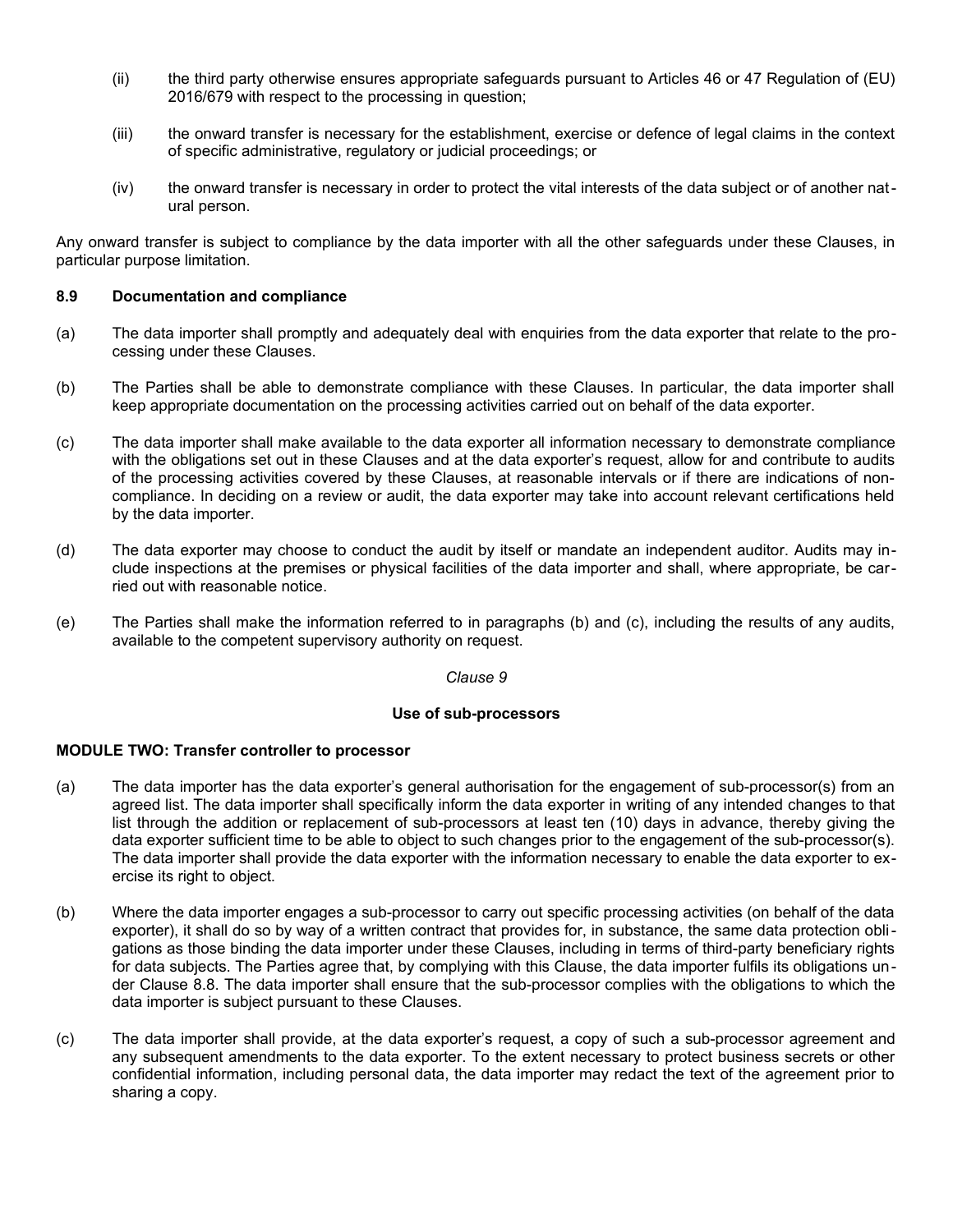- (d) The data importer shall remain fully responsible to the data exporter for the performance of the sub-processor's obligations under its contract with the data importer. The data importer shall notify the data exporter of any failure by the sub-processor to fulfil its obligations under that contract.
- (e) The data importer shall agree a third-party beneficiary clause with the sub-processor whereby in the event the data importer has factually disappeared, ceased to exist in law or has become insolvent – the data exporter shall have the right to terminate the sub-processor contract and to instruct the sub-processor to erase or return the personal data.

## *Clause 10*

## **Data subject rights**

## **MODULE TWO: Transfer controller to processor**

- (a) The data importer shall promptly notify the data exporter of any request it has received from a data subject. It shall not respond to that request itself unless it has been authorised to do so by the data exporter.
- (b) The data importer shall assist the data exporter in fulfilling its obligations to respond to data subjects' requests for the exercise of their rights under Regulation (EU) 2016/679. In this regard, the Parties shall set out in Annex II the appropriate technical and organisational measures, taking into account the nature of the processing, by which the assistance shall be provided, as well as the scope and the extent of the assistance required.
- (c) In fulfilling its obligations under paragraphs (a) and (b), the data importer shall comply with the instructions from the data exporter.

## *Clause 11*

## **Redress**

(a) The data importer shall inform data subjects in a transparent and easily accessible format, through individual notice or on its website, of a contact point authorised to handle complaints. It shall deal promptly with any complaints it receives from a data subject.

## **MODULE TWO: Transfer controller to processor**

- (b) In case of a dispute between a data subject and one of the Parties as regards compliance with these Clauses, that Party shall use its best efforts to resolve the issue amicably in a timely fashion. The Parties shall keep each other informed about such disputes and, where appropriate, cooperate in resolving them.
- (c) Where the data subject invokes a third-party beneficiary right pursuant to Clause 3, the data importer shall accept the decision of the data subject to:
	- (i) lodge a complaint with the supervisory authority in the Member State of his/her habitual residence or place of work, or the competent supervisory authority pursuant to Clause 13;
	- (ii) refer the dispute to the competent courts within the meaning of Clause 18.
- (d) The Parties accept that the data subject may be represented by a not-for-profit body, organisation or association under the conditions set out in Article 80(1) of Regulation (EU) 2016/679.
- (e) The data importer shall abide by a decision that is binding under the applicable EU or Member State law.
- (f) The data importer agrees that the choice made by the data subject will not prejudice his/her substantive and procedural rights to seek remedies in accordance with applicable laws.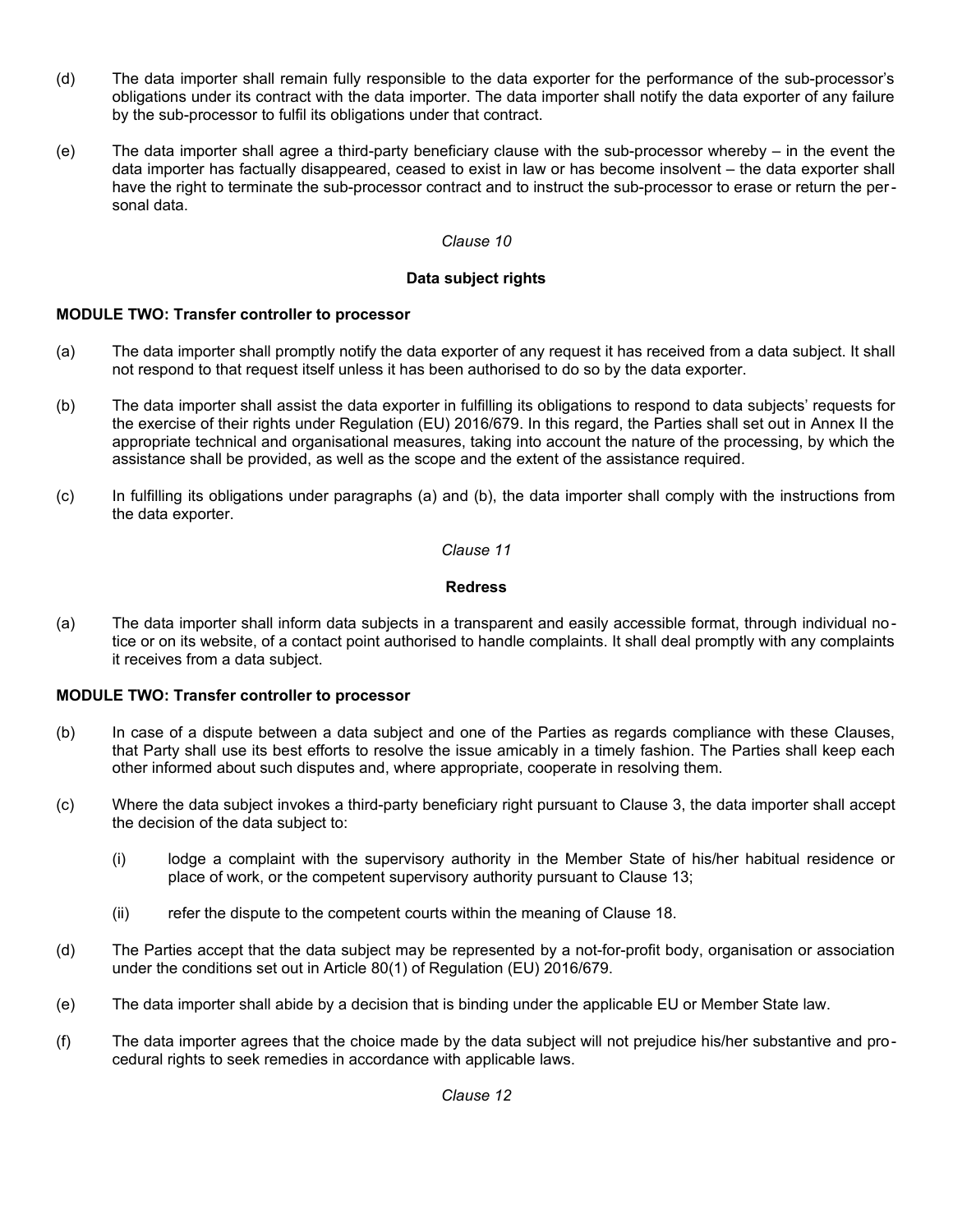## **Liability**

## **MODULE TWO: Transfer controller to processor**

- (a) Each Party shall be liable to the other Party/ies for any damages it causes the other Party/ies by any breach of these Clauses.
- (b) The data importer shall be liable to the data subject, and the data subject shall be entitled to receive compensation, for any material or non-material damages the data importer or its sub-processor causes the data subject by breaching the third-party beneficiary rights under these Clauses.
- (c) Notwithstanding paragraph (b), the data exporter shall be liable to the data subject, and the data subject shall be entitled to receive compensation, for any material or non-material damages the data exporter or the data importer (or its sub- processor) causes the data subject by breaching the third-party beneficiary rights under these Clauses. This is without prejudice to the liability of the data exporter and, where the data exporter is a processor acting on behalf of a controller, to the liability of the controller under Regulation (EU) 2016/679 or Regulation (EU) 2018/1725, as applicable.
- (d) The Parties agree that if the data exporter is held liable under paragraph (c) for damages caused by the data im porter (or its sub-processor), it shall be entitled to claim back from the data importer that part of the compensation corresponding to the data importer's responsibility for the damage.
- (e) Where more than one Party is responsible for any damage caused to the data subject as a result of a breach of these Clauses, all responsible Parties shall be jointly and severally liable and the data subject is entitled to bring an action in court against any of these Parties.
- (f) The Parties agree that if one Party is held liable under paragraph (e), it shall be entitled to claim back from the other Party/ies that part of the compensation corresponding to its/their responsibility for the damage.
- (g) The data importer may not invoke the conduct of a sub-processor to avoid its own liability.

## *Clause 13*

## **Supervision**

## **MODULE TWO: Transfer controller to processor**

(a) Where the data exporter is established in an EU Member State, the following section applies: The supervisory authority with responsibility for ensuring compliance by the data exporter with Regulation (EU) 2016/679 as regards the data transfer, as indicated in Annex I.C, shall act as competent supervisory authority.

Where the data exporter is not established in an EU Member State, but falls within the territorial scope of application of Regulation (EU) 2016/679 in accordance with its Article 3(2) and has appointed a representative pursuant to Article 27(1) of Regulation (EU) 2016/679, the following section applies: The supervisory authority of the Member State in which the representative within the meaning of Article 27(1) of Regulation (EU) 2016/679 is established, as indicated in Annex I.C, shall act as competent supervisory authority.

Where the data exporter is not established in an EU Member State, but falls within the territorial scope of application of Regulation (EU) 2016/679 in accordance with its Article 3(2) without however having to appoint a representative pursuant to Article 27(2) of Regulation (EU) 2016/679, the following section applies: The supervisory authority of one of the Member States in which the data subjects whose personal data is transferred under these Clauses in relation to the offering of goods or services to them, or whose behaviour is monitored, are located, as indicated in Annex I.C, shall act as competent supervisory authority.

(b) The data importer agrees to submit itself to the jurisdiction of and cooperate with the competent supervisory authority in any procedures aimed at ensuring compliance with these Clauses. In particular, the data importer agrees to respond to enquiries, submit to audits and comply with the measures adopted by the supervisory authority, including remedial and compensatory measures. It shall provide the supervisory authority with written confirmation that the necessary actions have been taken.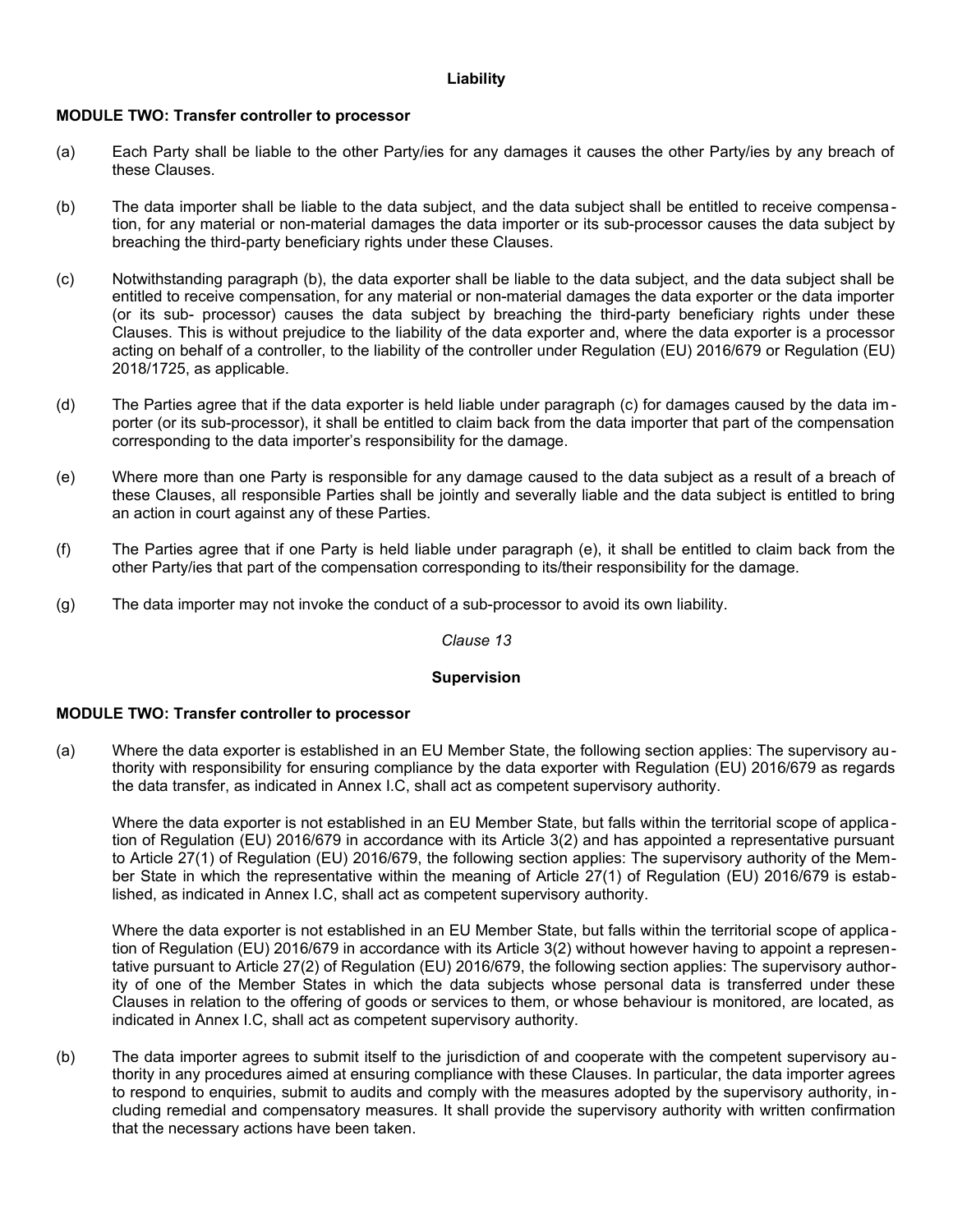## *Clause 14*

## **Local laws and practices affecting compliance with the Clauses**

## **MODULE TWO: Transfer controller to processor**

- (a) The Parties warrant that they have no reason to believe that the laws and practices in the third country of destination applicable to the processing of the personal data by the data importer, including any requirements to disclose personal data or measures authorising access by public authorities, prevent the data importer from fulfilling its obligations under these Clauses. This is based on the understanding that laws and practices that respect the essence of the fundamental rights and freedoms and do not exceed what is necessary and proportionate in a democratic society to safeguard one of the objectives listed in Article 23(1) of Regulation (EU) 2016/679, are not in contradiction with these Clauses.
- (b) The Parties declare that in providing the warranty in paragraph (a), they have taken due account in particular of the following elements:
	- (i) the specific circumstances of the transfer, including the length of the processing chain, the number of actors involved and the transmission channels used; intended onward transfers; the type of recipient; the purpose of processing; the categories and format of the transferred personal data; the economic sector in which the transfer occurs; the storage location of the data transferred;
	- (ii) the laws and practices of the third country of destination– including those requiring the disclosure of data to public authorities or authorising access by such authorities – relevant in light of the specific circum stances of the transfer, and the applicable limitations and safeguards;
	- (iii) any relevant contractual, technical or organisational safeguards put in place to supplement the safeguards under these Clauses, including measures applied during transmission and to the processing of the personal data in the country of destination.
- (c) The data importer warrants that, in carrying out the assessment under paragraph (b), it has made its best efforts to provide the data exporter with relevant information and agrees that it will continue to cooperate with the data exporter in ensuring compliance with these Clauses.
- (d) The Parties agree to document the assessment under paragraph (b) and make it available to the competent supervisory authority on request.
- (e) The data importer agrees to notify the data exporter promptly if, after having agreed to these Clauses and for the duration of the contract, it has reason to believe that it is or has become subject to laws or practices not in line with the requirements under paragraph (a), including following a change in the laws of the third country or a measure (such as a disclosure request) indicating an application of such laws in practice that is not in line with the requirements in paragraph (a).
- (f) Following a notification pursuant to paragraph (e), or if the data exporter otherwise has reason to believe that the data importer can no longer fulfil its obligations under these Clauses, the data exporter shall promptly identify appropriate measures (e.g. technical or organisational measures to ensure security and confidentiality) to be adopted by the data exporter and/or data importer to address the situation. The data exporter shall suspend the data transfer if it considers that no appropriate safeguards for such transfer can be ensured, or if instructed by the competent supervisory authority to do so. In this case, the data exporter shall be entitled to terminate the contract, insofar as it concerns the processing of personal data under these Clauses. If the contract involves more than two Parties, the data exporter may exercise this right to termination only with respect to the relevant Party, unless the Parties have agreed otherwise. Where the contract is terminated pursuant to this Clause, Clause 16(d) and (e) shall apply.

## *Clause 15*

**Obligations of the data importer in case of access by public authorities**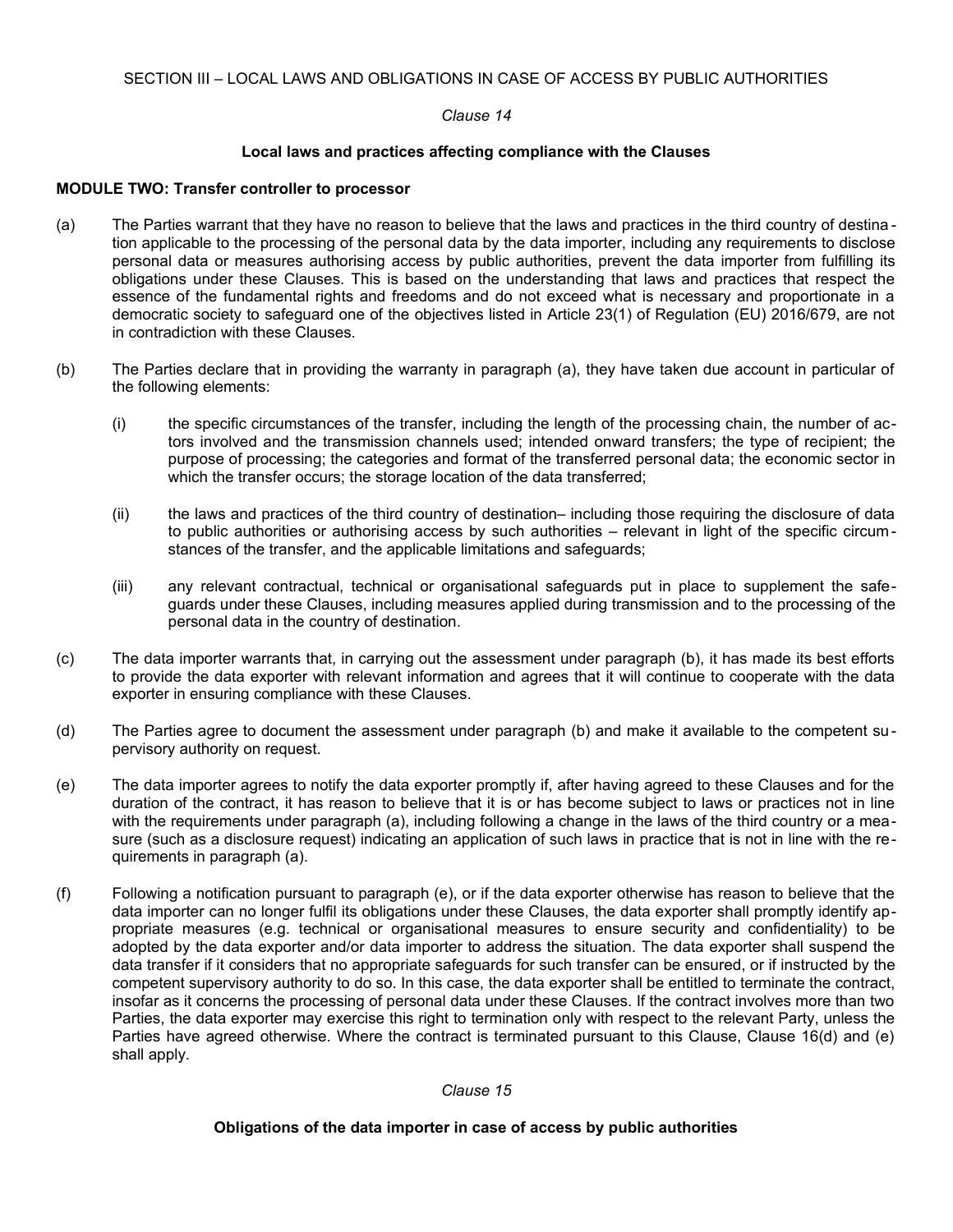## **MODULE TWO: Transfer controller to processor**

## **15.1 Notification**

- (a) The data importer agrees to notify the data exporter and, where possible, the data subject promptly (if necessary with the help of the data exporter) if it:
	- (i) receives a legally binding request from a public authority, including judicial authorities, under the laws of the country of destination for the disclosure of personal data transferred pursuant to these Clauses; such notification shall include information about the personal data requested, the requesting authority, the legal basis for the request and the response provided; or
	- (ii) becomes aware of any direct access by public authorities to personal data transferred pursuant to these Clauses in accordance with the laws of the country of destination; such notification shall include all information available to the importer.
- (b) If the data importer is prohibited from notifying the data exporter and/or the data subject under the laws of the country of destination, the data importer agrees to use its best efforts to obtain a waiver of the prohibition, with a view to communicating as much information as possible, as soon as possible. The data importer agrees to document its best efforts in order to be able to demonstrate them on request of the data exporter.
- (c) Where permissible under the laws of the country of destination, the data importer agrees to provide the data exporter, at regular intervals for the duration of the contract, with as much relevant information as possible on the requests received (in particular, number of requests, type of data requested, requesting authority/ies, whether requests have been challenged and the outcome of such challenges, etc.).
- (d) The data importer agrees to preserve the information pursuant to paragraphs (a) to (c) for the duration of the contract and make it available to the competent supervisory authority on request.
- (e) Paragraphs (a) to (c) are without prejudice to the obligation of the data importer pursuant to Clause 14(e) and Clause 16 to inform the data exporter promptly where it is unable to comply with these Clauses.

## **15.2 Review of legality and data minimisation**

- (a) The data importer agrees to review the legality of the request for disclosure, in particular whether it remains within the powers granted to the requesting public authority, and to challenge the request if, after careful assessment, it concludes that there are reasonable grounds to consider that the request is unlawful under the laws of the country of destination, applicable obligations under international law and principles of international comity. The data importer shall, under the same conditions, pursue possibilities of appeal. When challenging a request, the data importer shall seek interim measures with a view to suspending the effects of the request until the competent judicial authority has decided on its merits. It shall not disclose the personal data requested until required to do so under the applicable procedural rules. These requirements are without prejudice to the obligations of the data importer under Clause 14(e).
- (b) The data importer agrees to document its legal assessment and any challenge to the request for disclosure and, to the extent permissible under the laws of the country of destination, make the documentation available to the data exporter. It shall also make it available to the competent supervisory authority on request.
- (c) The data importer agrees to provide the minimum amount of information permissible when responding to a request for disclosure, based on a reasonable interpretation of the request.

## SECTION IV – FINAL PROVISIONS

## *Clause 16*

## **Non-compliance with the Clauses and termination**

(a) The data importer shall promptly inform the data exporter if it is unable to comply with these Clauses, for whatever reason.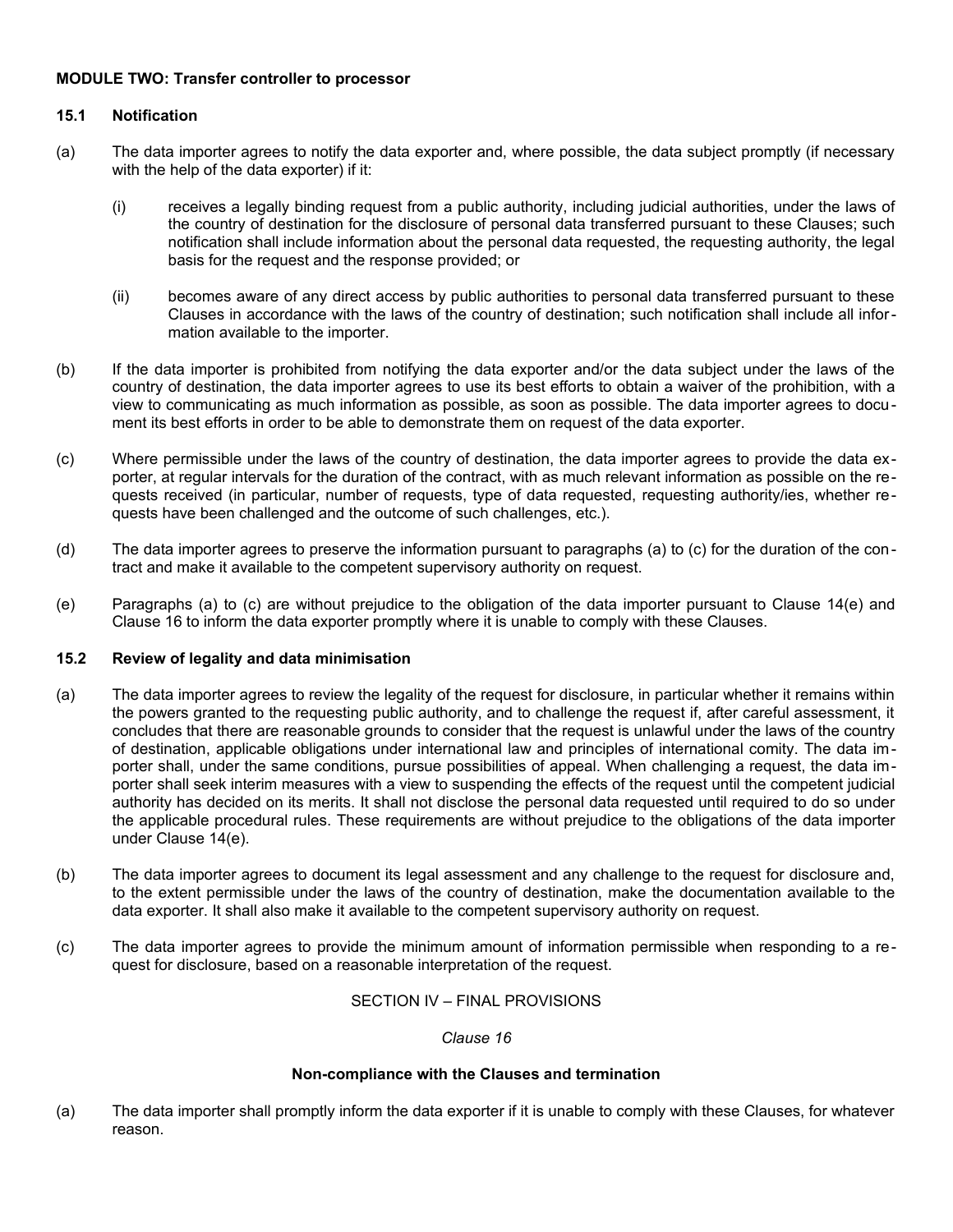- (b) In the event that the data importer is in breach of these Clauses or unable to comply with these Clauses, the data exporter shall suspend the transfer of personal data to the data importer until compliance is again ensured or the contract is terminated. This is without prejudice to Clause 14(f).
- (c) The data exporter shall be entitled to terminate the contract, insofar as it concerns the processing of personal data under these Clauses, where:
	- (i) the data exporter has suspended the transfer of personal data to the data importer pursuant to paragraph (b) and compliance with these Clauses is not restored within a reasonable time and in any event within one month of suspension;
	- (ii) the data importer is in substantial or persistent breach of these Clauses; or
	- (iii) the data importer fails to comply with a binding decision of a competent court or supervisory authority regarding its obligations under these Clauses.

In these cases, it shall inform the competent supervisory authority of such non- compliance. Where the contract involves more than two Parties, the data exporter may exercise this right to termination only with respect to the relevant Party, unless the Parties have agreed otherwise.

- (d) Personal data that has been transferred prior to the termination of the contract pursuant to paragraph (c) shall at the choice of the data exporter immediately be returned to the data exporter or deleted in its entirety. The same shall apply to any copies of the data. The data importer shall certify the deletion of the data to the data exporter. Until the data is deleted or returned, the data importer shall continue to ensure compliance with these Clauses. In case of local laws applicable to the data importer that prohibit the return or deletion of the transferred personal data, the data importer warrants that it will continue to ensure compliance with these Clauses and will only process the data to the extent and for as long as required under that local law.
- (e) Either Party may revoke its agreement to be bound by these Clauses where (i) the European Commission adopts a decision pursuant to Article 45(3) of Regulation (EU) 2016/679 that covers the transfer of personal data to which these Clauses apply; or (ii) Regulation (EU) 2016/679 becomes part of the legal framework of the country to which the personal data is transferred. This is without prejudice to other obligations applying to the processing in question under Regulation (EU) 2016/679.

## Clause 17

## **Governing law**

## **MODULE TWO: Transfer controller to processor**

These Clauses shall be governed by the law of one of the EU Member States, provided such law allows for third- party beneficiary rights. The Parties agree that this shall be the law of Ireland.

## Clause 18

## **Choice of forum and jurisdiction**

## **MODULE TWO: Transfer controller to processor**

- (a) Any dispute arising from these Clauses shall be resolved by the courts of an EU Member State.
- (b) The Parties agree that those shall be the courts of Ireland.
- (c) A data subject may also bring legal proceedings against the data exporter and/or data importer before the courts of the Member State in which he/she has his/her habitual residence.
- (d) The Parties agree to submit themselves to the jurisdiction of such courts.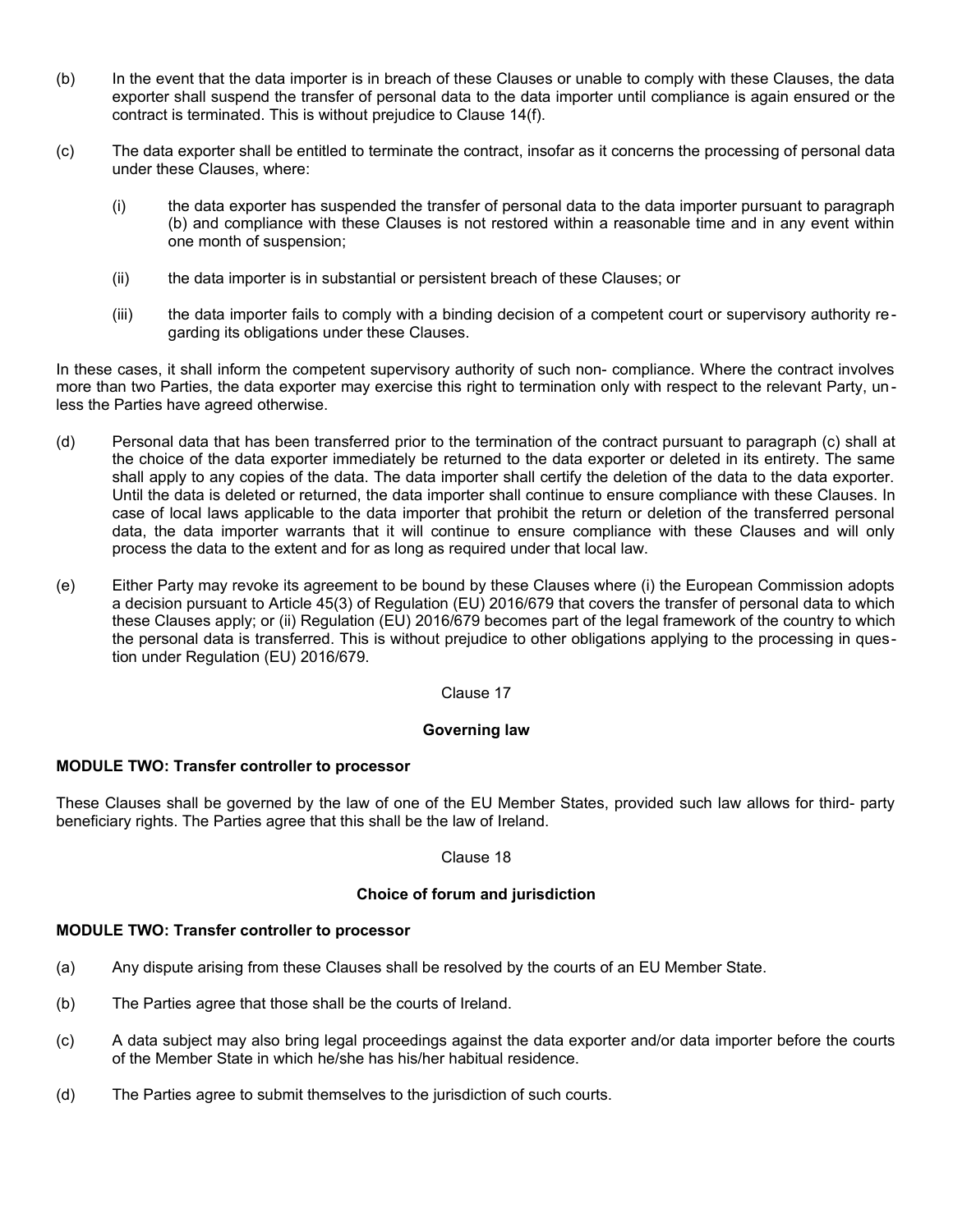## APPENDIX

## *ANNEX I*

## A. **LIST OF PARTIES**

## **MODULE TWO: Transfer controller to processor**

## **Data exporter(s):**

1. Name: Company.

Address: As set forth in the Addendum.

Contact person's name, position and contact details: As set forth in the Agreement.

Activities relevant to the data transferred under these Clauses: As set forth in Exhibit B.

Role (controller/processor): Controller.

## **Data importer(s):**

1. Name: Service Provider.

Address: As set forth in the Addendum.

Contact person's name, position, and contact details: As set forth in the Agreement.

Activities relevant to the data transferred under these Clauses: As set forth in Exhibit B.

Role (controller/processor): Processor.

## **B. DESCRIPTION OF TRANSFER**

## **MODULE TWO: Transfer controller to processor**

*Categories of data subjects whose personal data is transferred*

As set forth in Exhibit B.

*Categories of personal data transferred*

As set forth in Exhibit B.

*Sensitive data transferred (if applicable) and applied restrictions or safeguards that fully take into consideration the nature of the data and the risks involved, such as for instance strict purpose limitation, access restrictions (including access only for staff having followed specialised training), keeping a record of access to the data, restrictions for onward transfers or additional security measures.*

As set forth in Exhibit B.

*The frequency of the transfer (e.g. whether the data is transferred on a one-off or continuous basis).*

As set forth in Exhibit B.

*Nature of the processing*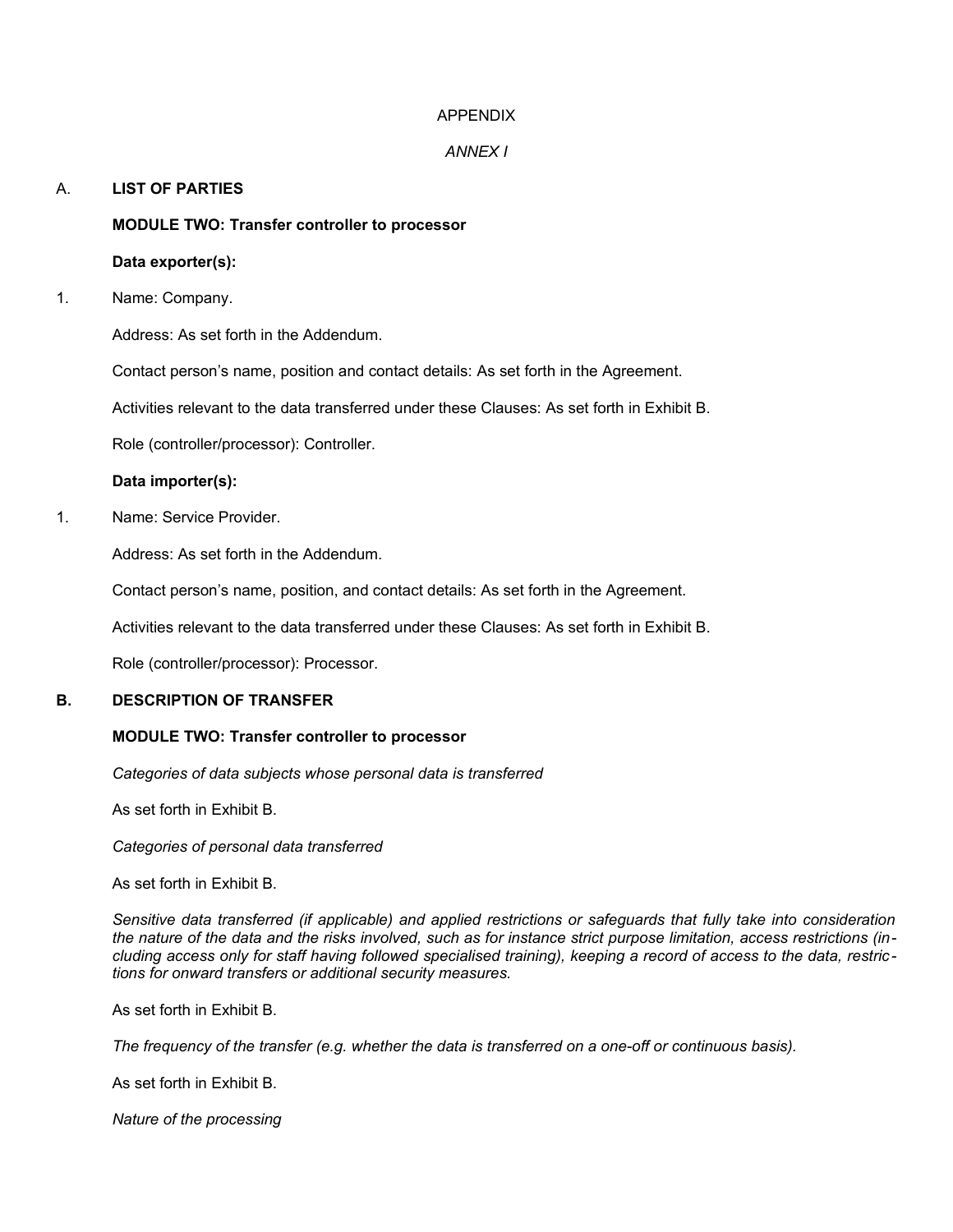As set forth in Exhibit B.

*Purpose(s) of the data transfer and further processing*

As set forth in Exhibit B.

*The period for which the personal data will be retained, or, if that is not possible, the criteria used to determine that period*

As set forth in Exhibit B.

*For transfers to (sub-) processors, also specify subject matter, nature and duration of the processing*

As set forth in Exhibit B.

## **C. COMPETENT SUPERVISORY AUTHORITY**

## **MODULE TWO: Transfer controller to processor**

The supervisory authority mandated by Clause 13. If no supervisory authority is mandated by Clause 13, then the Irish Data Protection Commission (DPC), and if this is not possible, then as otherwise agreed by the parties consistent with the conditions set forth in Clause 13.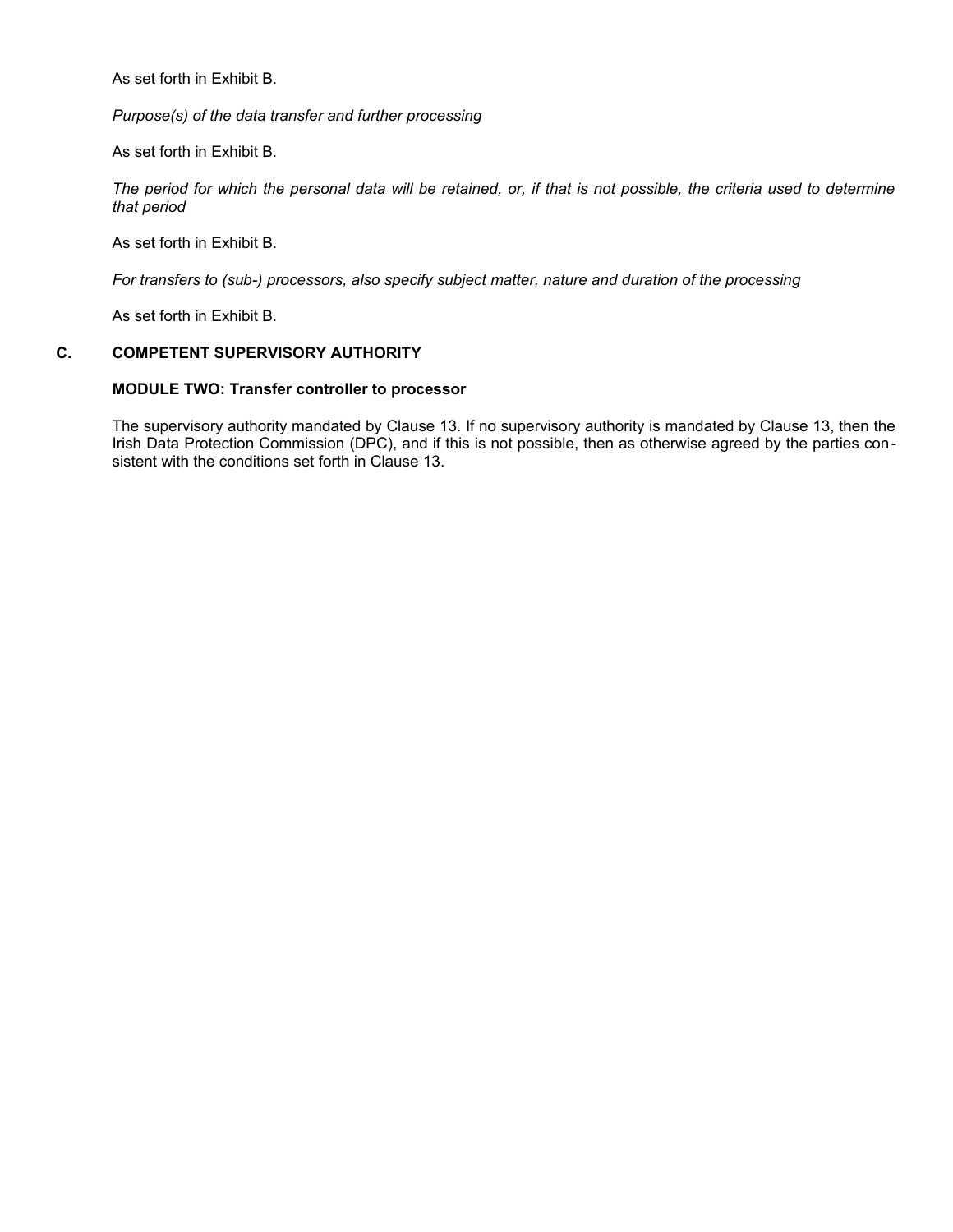## *ANNEX II*

## **TECHNICAL AND ORGANISATIONAL MEASURES INCLUDING TECHNICAL AND ORGANISA-TIONAL MEASURES TO ENSURE THE SECURITY OF THE DATA**

**See Exhibit A of the Addendum.**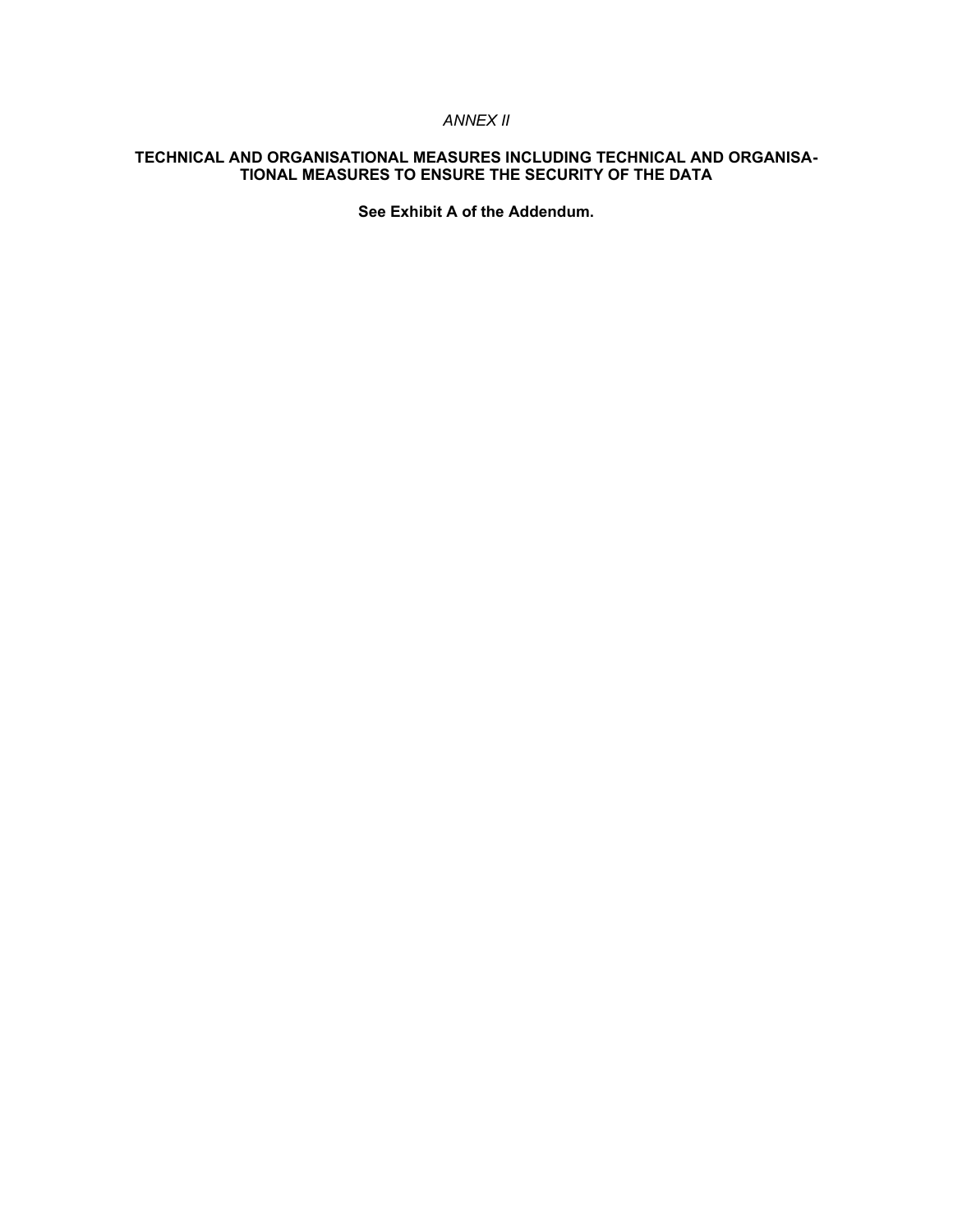## *ANNEX III*

## **Standard Data Protection Clauses to be issued by the Commissioner under S119A(1) Data Protection Act 2018**

## **UK Addendum to the EU Commission Standard Contractual Clauses**

#### **Date of this Addendum:**

1. The Clauses are dated as of the same date as the Addendum.

#### **Background:**

2. The Information Commissioner considers this Addendum provides appropriate safeguards for the purposes of transfers of personal data to a third country or an international organisation in reliance on Articles 46 of the UK GDPR and, with respect to data transfers from controllers to processors and/or processors to processors. This Addendum forms part of and supplements the Clauses to which it is attached. If personal data originating in the United Kingdom is transferred by data exporter to data importer in a country that has not been found to provide an adequate level of protection under UK Data Protection Laws, the Parties agree that the transfer shall be governed by the Clauses as supplemented by this Addendum.

#### **Interpretation of this Addendum**

3. Where this Addendum uses terms that are defined in the Annex those terms shall have the same meaning as in the Annex. In addition, the following terms have the following meanings:

| This Addendum              | This UK Addendum to the EU Commission Standard Contractual<br>Clauses.                                                                                                                                                |
|----------------------------|-----------------------------------------------------------------------------------------------------------------------------------------------------------------------------------------------------------------------|
| The Annex                  | The Standard Contractual Clauses set out in the Annex of Commission<br>Implementing Decision (EU) 2021/914 of 4 June 2021.                                                                                            |
| UK Data Protection<br>Laws | All laws relating to data protection, the processing of personal data, pri-<br>vacy and/or electronic communications in force from time to time in the<br>UK, including the UK GDPR and the Data Protection Act 2018. |
| UK GDPR                    | The United Kingdom General Data Protection Regulation, as it forms<br>part of the law of England and Wales, Scotland and Northern Ireland by<br>virtue of section 3 of the European Union (Withdrawal) Act 2018.      |
| UK.                        | The United Kingdom of Great Britain and Northern Ireland.                                                                                                                                                             |

- 4. This Addendum shall be read and interpreted in the light of the provisions of UK Data Protection Laws, and so that if fulfils the intention for it to provide the appropriate safeguards as required by Article 46 UK GDPR.
- 5. This Addendum shall not be interpreted in a way that conflicts with rights and obligations provided for in UK Data Protection Laws.
- 6. Any references to legislation (or specific provisions of legislation) means that legislation (or specific provision) as it may change over time. This includes where that legislation (or specific provision) has been consolidated, re-enacted and/or replaced after this Addendum has been entered into.

#### **Hierarchy**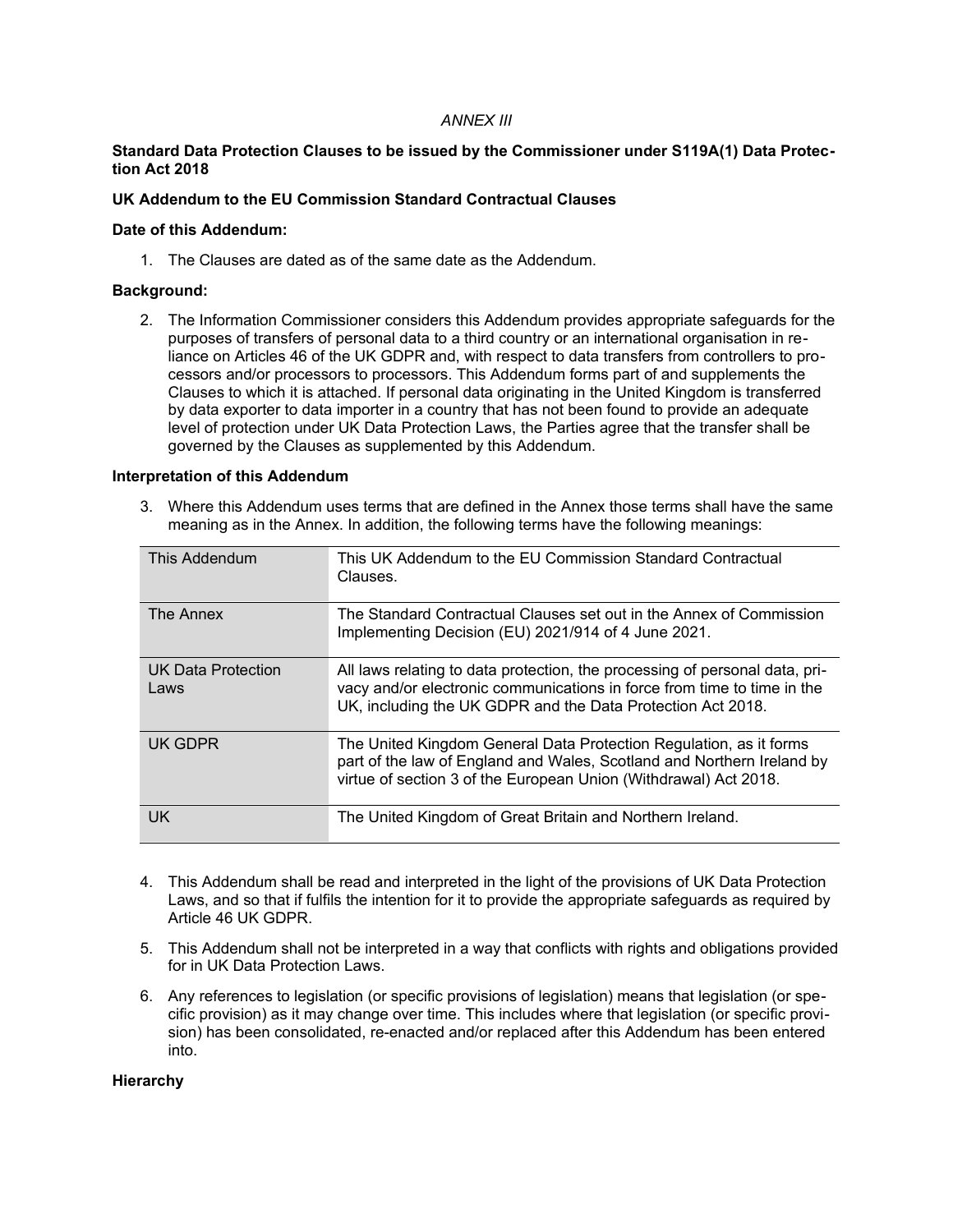7. In the event of a conflict or inconsistency between this Addendum and the provisions of the Clauses or other related agreements between the Parties, existing at the time this Addendum is agreed or entered into thereafter, the provisions which provide the most protection to data subjects shall prevail.

## **Incorporation of the Clauses**

- 8. This Addendum incorporates the Clauses which are deemed to be amended to the extent necessary so they operate:
	- a. for transfers made by the data exporter to the data importer, to the extent that UK Data Protection Laws apply to the data exporter's processing when making that transfer; and
	- b. to provide appropriate safeguards for the transfers in accordance with Articles 46 of the UK GDPR Laws.
- 9. The amendments required by Section 8 above, include (without limitation):
	- a. References to the "Clauses" means this Addendum as it incorporates the Clauses.
	- b. Clause 6 Description of the transfer(s) is replaced with:

"The details of the transfers(s) and in particular the categories of personal data that are transferred and the purpose(s) for which they are transferred) are those specified in Annex I.B where UK Data Protection Laws apply to the data exporter's processing when making that transfer."

- c. References to "Regulation (EU) 2016/679" or "that Regulation" are replaced by "UK Data Protection Laws" and references to specific Article(s) of "Regulation (EU) 2016/679" are replaced with the equivalent Article or Section of UK Data Protection Laws.
- d. References to Regulation (EU) 2018/1725 are removed.
- e. References to the "Union", "EU" and "EU Member State" are all replaced with "UK."
- f. Clause 13(a) and Part C of Annex II are not used; the "competent supervisory authority" is the Information Commissioner.
- g. Clause 17 is replaced to state "These Clauses are governed by the laws of England and Wales."
- h. Clause 18 is replaced to state:

"Any dispute arising from these Clauses shall be resolved by the courts of England and Wales. A data subject may also bring legal proceedings against the data exporter and/or data importer before the courts of any country in the UK. The Parties agree to submit themselves to the jurisdiction of such courts."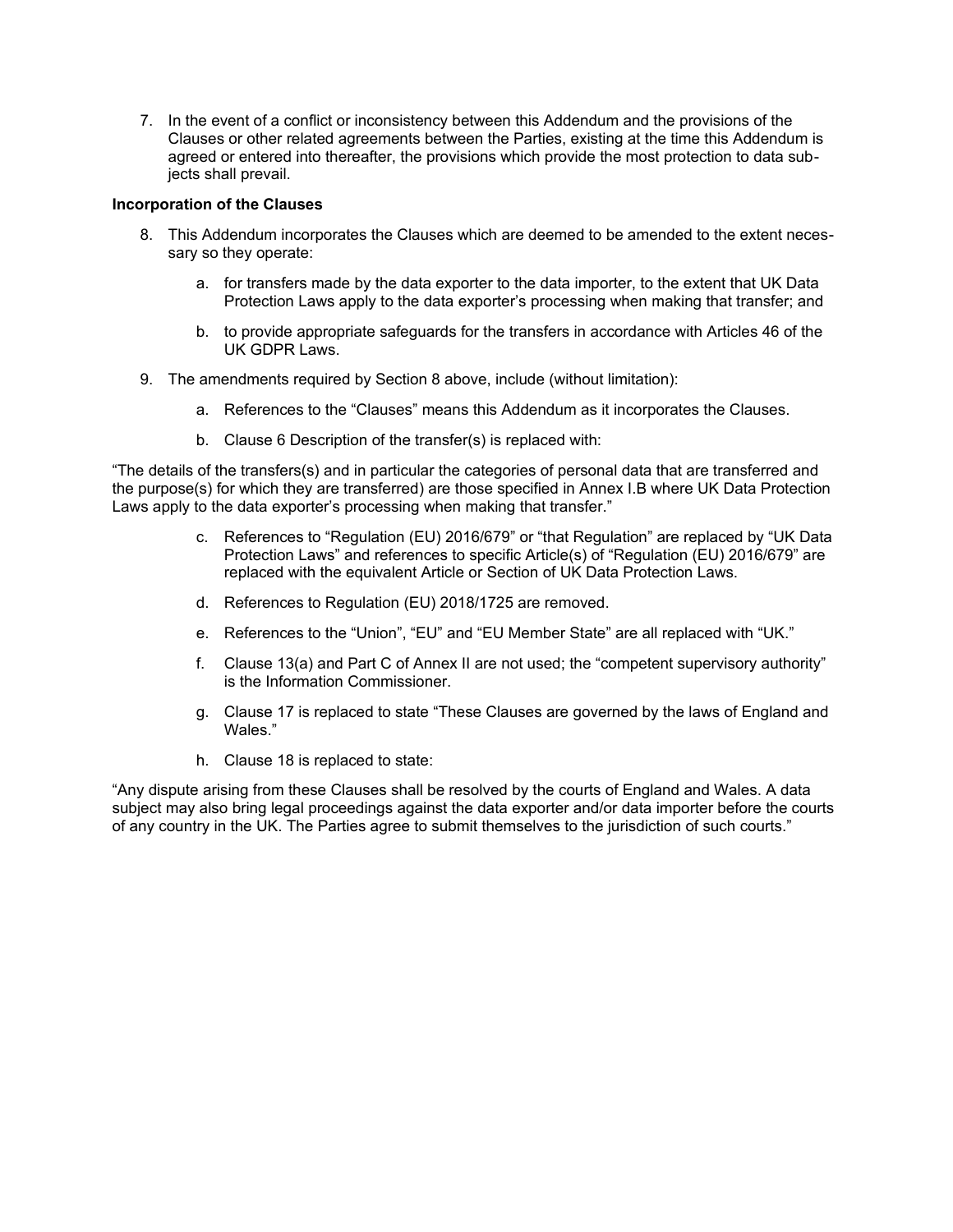## **EXHIBIT D TO THE DATA PROCESSING ADDENDUM**

## **COMPANY DATA TRANSFER IMPACT ASSESSMENT QUESTIONNAIRE**

This Exhibit C forms part of the Addendum. Capitalized terms not defined in this Exhibit C have the meaning set forth in the Addendum.

Throughout the term of the Agreement, Company will promptly notify Service Provider's Designated POC within ten (10) business days if there are material changes to the responses set forth in this Exhibit C following the effective date of the Agreement and work with Service Provider to update Company's responses set forth in this Company Data Transfer Impact Assessment Questionnaire.

- 1. What countries will Company Personal Data that is transferred outside of the European Economic Area, Switzerland, and/or the United Kingdom be stored in or accessed from by Company? If this varies by region, please specify each country for each region.
	- **a. Answer:** Those countries where Company conducts its business activities which may include, but are not limited to, the United States.
- 2. What are the categories of data subjects whose Company Personal Data will be transferred outside of the European Economic Area, Switzerland, and/or the United Kingdom?
	- **a. Answer:** Data subjects whose Company Personal Data will be provided by Service Provider pursuant to the Processor to Controller Standard Contractual Clauses which may include, but are not limited to, those data subjects contemplated by Service Provider's response to Question 2, Exhibit A.
- 3. What are the categories of Company Personal Data transferred outside of the European Economic Area, Switzerland, and/or the United Kingdom?
	- **a. Answer:** Company Personal Data that will be provided by Service Provider pursuant to the Processor to Controller Standard Contractual Clauses which may include, but is not limited to, the Company Personal Data contemplated by Service Provider's response to Question 3, Exhibit A.
- 4. Will any Company Personal Data revealing racial or ethnic origin, political opinions, religious or philosophical beliefs, or trade union membership, genetic data, or biometric data for the purpose of uniquely identifying a natural person, data concerning health or a person's sex life or sexual orientation, or data relating to criminal convictions and offences be transferred outside of the European Economic Area, Switzerland, and/or the United Kingdom? If so, are there any restrictions or safeguards that fully take into consideration the nature of the data and the risks involved, such as for instance strict purpose limitation, access restrictions (including access only for staff having followed specialised training), keeping a record of access to the data, restrictions for onward transfers or additional security measures?

## **a. Answer:** No.

- 5. What is the nature and purpose for which Company Personal Data is transferred outside of the European Economic Area, Switzerland, and/or the United Kingdom by Service Provider to Company?
	- **a. Answer:** Company Personal Data is transferred outside of the European Economic Area, Switzerland, and/or the United Kingdom so that Company can operate its business.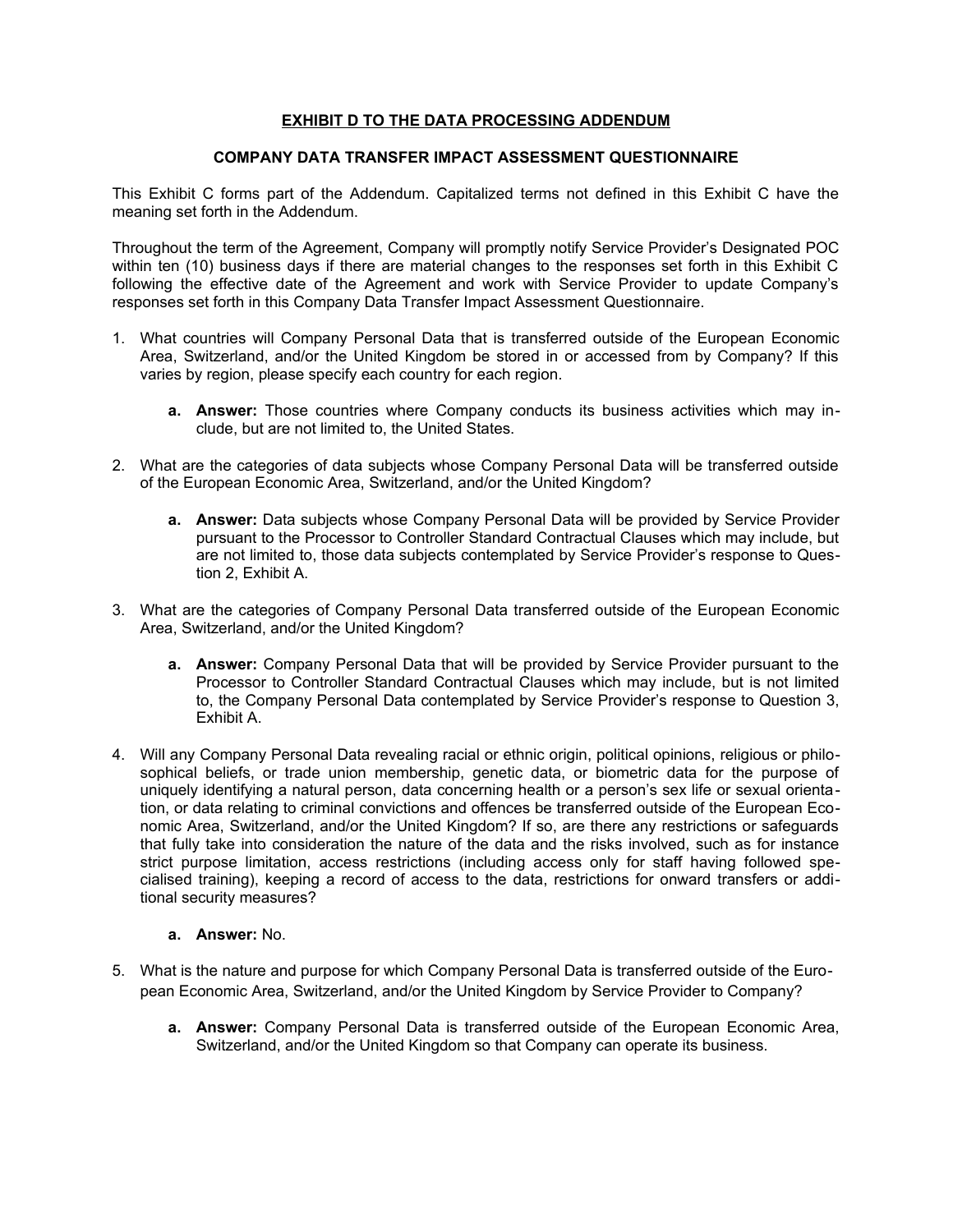- 6. What is the frequency of the transfer of Company Personal Data outside of outside of the European Economic Area, Switzerland, and/or the United Kingdom? E.g., is Company Personal Data transferred on a one-off or continuous basis?
	- **a. Answer:** Company Personal Data is transferred by Service Provider to Company in accordance with the standard functionality of the Services or as otherwise agreed upon by the parties.
- 7. When Company Personal Data is transferred outside of the European Economic Area, Switzerland, and/or the United Kingdom to Company, how is it transmitted to Company? Is the Company Personal Data in plain text, pseudonymized, and/or encrypted?
	- **a. Answer:** Company Personal Data is transferred and made available to Company directly through the Services, accessible only to Company's authorized users.
- 8. What is the period for which the Company Personal Data will be retained, or, if that is not possible, the criteria used to determine that period?
	- **a. Answer:** Company will retain Company Personal Data in accordance with the applicable Company privacy notice or policy that governs such Company Personal Data.
- 9. Please list the Company subprocessors that will have access to Company Personal Data that is transferred outside of the European Economic Area, Switzerland, and/or the United Kingdom.
	- **a. Answer:** Those subprocessors involved in the operation of Company's business.
- 10. Is Company subject to any laws in a country outside of the European Economic Area, Switzerland, and/or the United Kingdom where Company Personal Data is stored or accessed from that would interfere with Company fulfilling its obligations under the Processor to Controller Standard Contractual Clauses? For example, FISA Section 702. If yes, please list these laws.
	- **a. Answer:** As of the effective date of the Agreement, no court has found Company to be eligible to receive process issued under the laws contemplated by Question 10, including FISA Section 702 and no such court action is pending.
- 11. Has Company ever received a request from public authorities for information pursuant to the laws contemplated by Question 10 above (if any)? If yes, please explain.
	- **a. Answer:** No.
- 12. Has Company ever received a request from public authorities for Personal Data of individuals located in European Economic Area, Switzerland, and/or the United Kingdom? If yes, please explain.
	- **a. Answer:** No.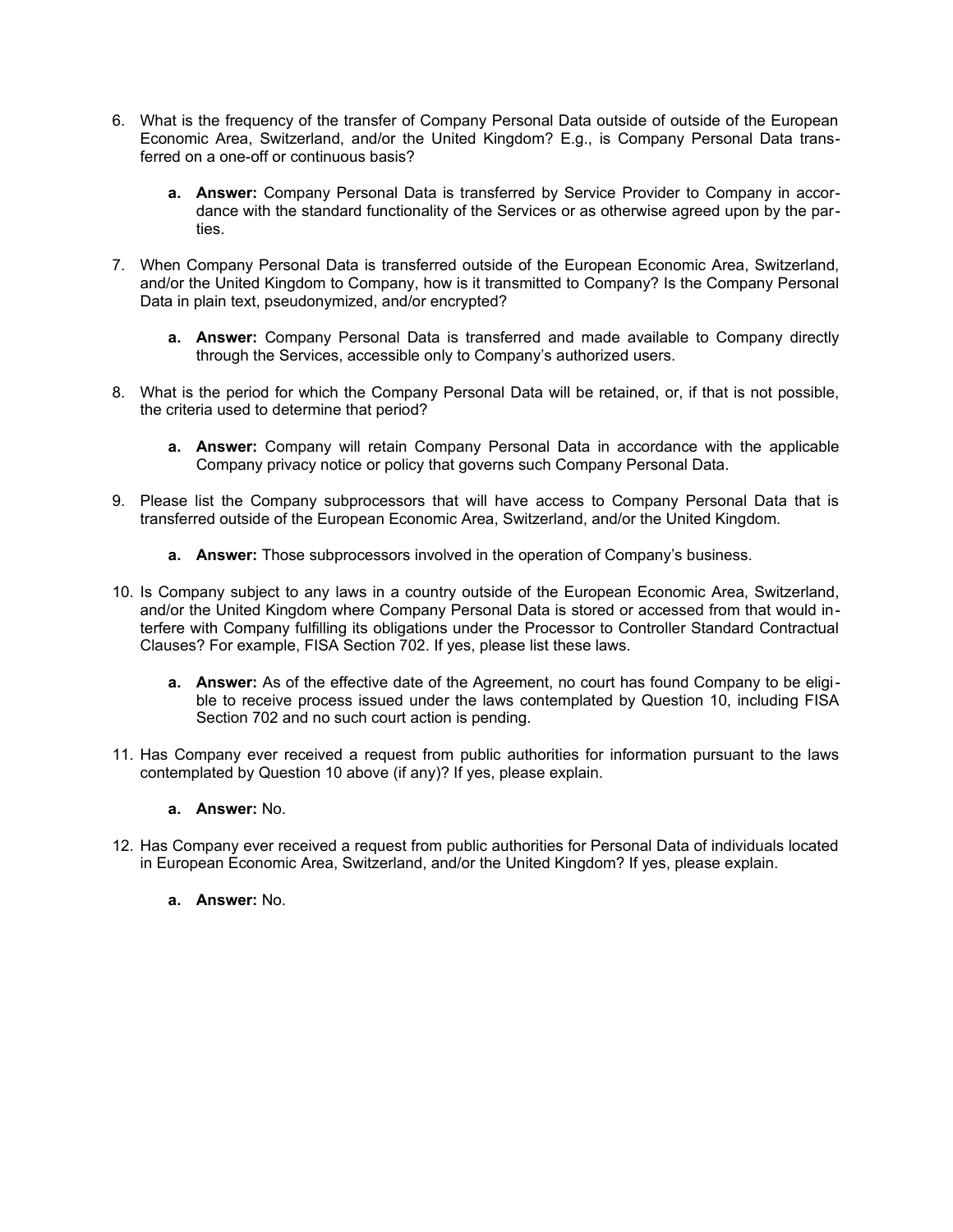## **EXHIBIT E TO THE DATA PROCESSING ADDENDUM**

This Exhibit E forms part of the Addendum.

#### **PROCESSOR TO CONTROLLER STANDARD CONTRACTUAL CLAUSES** SECTION I

*Clause 1*

## **Purpose and scope**

(a) The purpose of these standard contractual clauses is to ensure compliance with the requirements of Regulation (EU) 2016/679 of the European Parliament and of the Council of 27 April 2016 on the protection of natural persons with regard to the processing of personal data and on the free movement of such data (General Data Protection Regulation) for the transfer of personal data to a third country.

(b) The Parties:

(i) the natural or legal person(s), public authority/ies, agency/ies or other body/ies (hereinafter 'entity/ies') transferring the personal data, as listed in Annex I.A (hereinafter each 'data exporter'), and

(ii) the entity/ies in a third country receiving the personal data from the data exporter, directly or indirectly via another entity also Party to these Clauses, as listed in Annex I.A (hereinafter each 'data importer')

have agreed to these standard contractual clauses (hereinafter: 'Clauses').

(c) These Clauses apply with respect to the transfer of personal data as specified in Annex I.B.

(d) The Appendix to these Clauses containing the Annexes referred to therein forms an integral part of these Clauses.

(e) To the extent applicable hereunder, these Clauses also apply mutatis mutandis to the Parties processing of personal data that is subject to the Swiss Federal Act on Data Protection. Where applicable, references to EU Member State law or EU supervisory authorities shall be modified to include the appropriate reference under Swiss law as it relates to transfers of personal data that are subject to the Swiss Federal Act on Data Protection.

(f) To the extent applicable hereunder, these Clauses, as supplemented by Annex II, also apply mutatis mutandis to the Parties processing of personal data that is subject to the UK Data Protection Laws (as defined in Annex II).

## *Clause 2*

## **Effect and invariability of the Clauses**

(a) These Clauses set out appropriate safeguards, including enforceable data subject rights and effective legal remedies, pursuant to Article 46(1) and Article 46(2)(c) of Regulation (EU) 2016/679 and, with respect to data transfers from controllers to processors and/or processors to processors, standard contractual clauses pursuant to Article 28(7) of Regulation (EU) 2016/679, provided they are not modified, except to select the appropriate Module(s) or to add or update information in the Appendix. This does not prevent the Parties from including the standard contractual clauses laid down in these Clauses in a wider contract and/or to add other clauses or additional safeguards, provided that they do not contradict, directly or indirectly, these Clauses or prejudice the fundamental rights or freedoms of data subjects.

(b) These Clauses are without prejudice to obligations to which the data exporter is subject by virtue of Regulation (EU) 2016/679.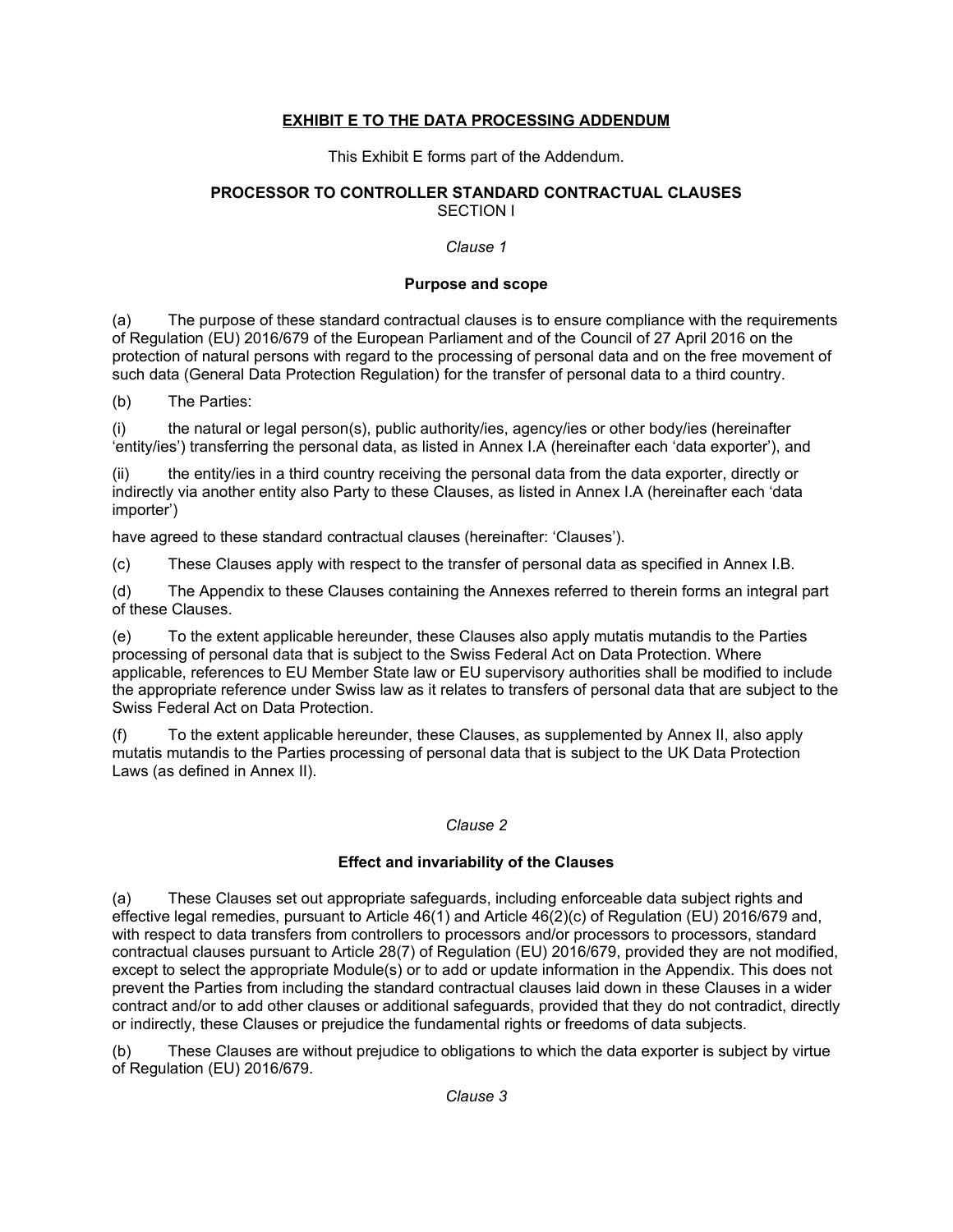## **Third-party beneficiaries**

(a) Data subjects may invoke and enforce these Clauses, as third-party beneficiaries, against the data exporter and/or data importer, with the following exceptions:

(i) Clause 1, Clause 2, Clause 3, Clause 6, Clause 7;

- (ii) Clause 8.1 (b) and Clause 8.3(b);
- (v) Clause 13;
- $(vi)$  Clause 15.1 $(c)$ ,  $(d)$  and  $(e)$ ;
- (vii) Clause 16(e);
- (viii) Clause 18.
- (b) Paragraph (a) is without prejudice to rights of data subjects under Regulation (EU) 2016/679.

## *Clause 4*

## **Interpretation**

(a) Where these Clauses use terms that are defined in Regulation (EU) 2016/679, those terms shall have the same meaning as in that Regulation.

(b) These Clauses shall be read and interpreted in the light of the provisions of Regulation (EU) 2016/679.

(c) These Clauses shall not be interpreted in a way that conflicts with rights and obligations provided for in Regulation (EU) 2016/679.

## *Clause 5*

## **Hierarchy**

In the event of a contradiction between these Clauses and the provisions of related agreements between the Parties, existing at the time these Clauses are agreed or entered into thereafter, these Clauses shall prevail.

#### *Clause 6*

## **Description of the transfer(s)**

The details of the transfer(s), and in particular the categories of personal data that are transferred and the purpose(s) for which they are transferred, are specified in Annex I.B.

*Clause 7 – Optional*

## **Docking clause – Omitted**

## SECTION II – OBLIGATIONS OF THE PARTIES

## *Clause 8*

## **Data protection safeguards**

The data exporter warrants that it has used reasonable efforts to determine that the data importer is able, through the implementation of appropriate technical and organisational measures, to satisfy its obligations under these Clauses.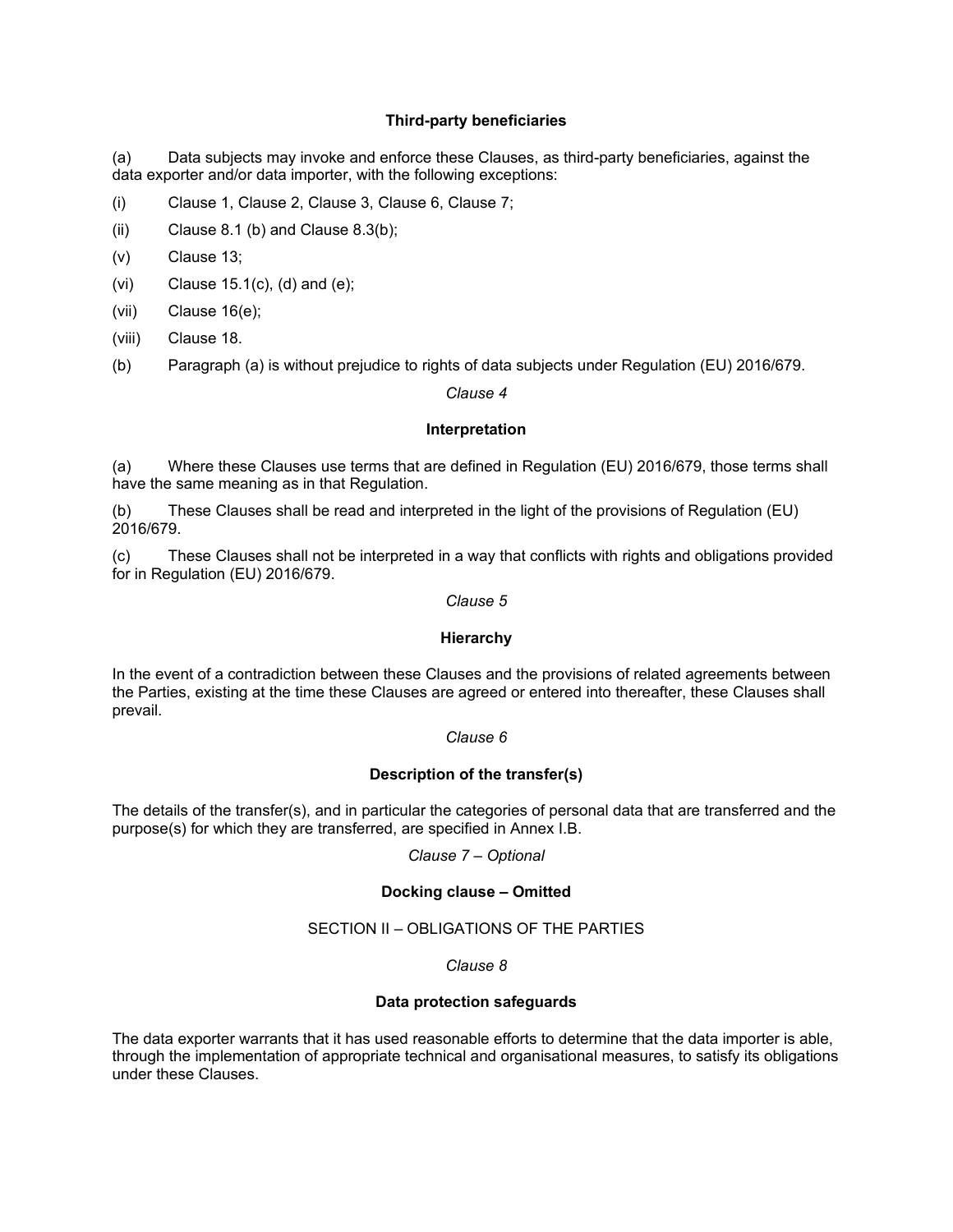## **MODULE FOUR: Transfer processor to controller**

## **8.1 Instructions**

(a) The data exporter shall process the personal data only on documented instructions from the data importer acting as its controller.

(b) The data exporter shall immediately inform the data importer if it is unable to follow those instructions, including if such instructions infringe Regulation (EU) 2016/679 or other Union or Member State data protection law.

(c) The data importer shall refrain from any action that would prevent the data exporter from fulfilling its obligations under Regulation (EU) 2016/679, including in the context of sub-processing or as regards cooperation with competent supervisory authorities.

(d) After the end of the provision of the processing services, the data exporter shall, at the choice of the data importer, delete all personal data processed on behalf of the data importer and certify to the data importer that it has done so, or return to the data importer all personal data processed on its behalf and delete existing copies.

## **8.2 Security of processing**

(a) The Parties shall implement appropriate technical and organisational measures to ensure the security of the data, including during transmission, and protection against a breach of security leading to accidental or unlawful destruction, loss, alteration, unauthorised disclosure or access (hereinafter 'personal data breach'). In assessing the appropriate level of security, they shall take due account of the state of the art, the costs of implementation, the nature of the personal data, the nature, scope, context and purpose(s) of processing and the risks involved in the processing for the data subjects, and in particular consider having recourse to encryption or pseudonymisation, including during transmission, where the purpose of processing can be fulfilled in that manner.

(b) The data exporter shall assist the data importer in ensuring appropriate security of the data in accordance with paragraph (a). In case of a personal data breach concerning the personal data processed by the data exporter under these Clauses, the data exporter shall notify the data importer without undue delay after becoming aware of it and assist the data importer in addressing the breach.

(c) The data exporter shall ensure that persons authorised to process the personal data have committed themselves to confidentiality or are under an appropriate statutory obligation of confidentiality.

## **8.3 Documentation and compliance**

(a) The Parties shall be able to demonstrate compliance with these Clauses.

(b) The data exporter shall make available to the data importer all information necessary to demonstrate compliance with its obligations under these Clauses and allow for and contribute to audits.

## *Clause 9*

## **Use of sub-processors – Omitted**

## *Clause 10*

## **Data subject rights**

## **MODULE FOUR: Transfer processor to controller**

The Parties shall assist each other in responding to enquiries and requests made by data subjects under the local law applicable to the data importer or, for data processing by the data exporter in the EU, under Regulation (EU) 2016/679.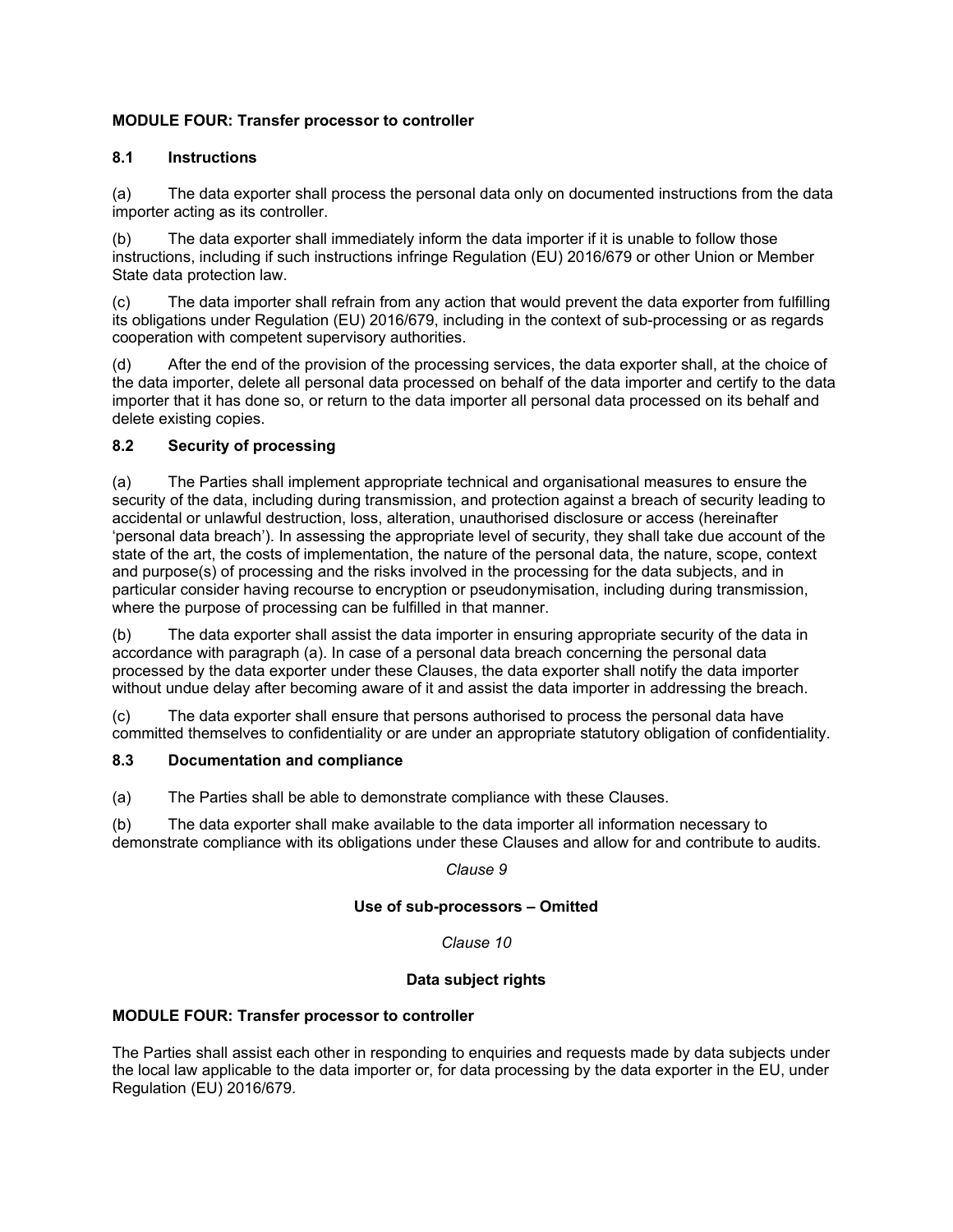## *Clause 11*

## **Redress**

(a) The data importer shall inform data subjects in a transparent and easily accessible format, through individual notice or on its website, of a contact point authorised to handle complaints. It shall deal promptly with any complaints it receives from a data subject.

*Clause 12*

## **Liability**

## **MODULE FOUR: Transfer processor to controller**

(a) Each Party shall be liable to the other Party/ies for any damages it causes the other Party/ies by any breach of these Clauses.

(b) Each Party shall be liable to the data subject, and the data subject shall be entitled to receive compensation, for any material or non-material damages that the Party causes the data subject by breaching the third-party beneficiary rights under these Clauses. This is without prejudice to the liability of the data exporter under Regulation (EU) 2016/679.

(c) Where more than one Party is responsible for any damage caused to the data subject as a result of a breach of these Clauses, all responsible Parties shall be jointly and severally liable and the data subject is entitled to bring an action in court against any of these Parties.

(d) The Parties agree that if one Party is held liable under paragraph (c), it shall be entitled to claim back from the other Party/ies that part of the compensation corresponding to its/their responsibility for the damage.

(e) The data importer may not invoke the conduct of a processor or sub-processor to avoid its own liability.

## *Clause 13*

## **Supervision – Omitted**

## SECTION III – LOCAL LAWS AND OBLIGATIONS IN CASE OF ACCESS BY PUBLIC AUTHORITIES

## *Clause 14*

## **Local laws and practices affecting compliance with the Clauses**

**MODULE FOUR: Transfer processor to controller** *(this clause is only applicable where the EU processor combines the personal data received from the third country-controller with personal data collected by the processor in the EU)*

(a) The Parties warrant that they have no reason to believe that the laws and practices in the third country of destination applicable to the processing of the personal data by the data importer, including any requirements to disclose personal data or measures authorising access by public authorities, prevent the data importer from fulfilling its obligations under these Clauses. This is based on the understanding that laws and practices that respect the essence of the fundamental rights and freedoms and do not exceed what is necessary and proportionate in a democratic society to safeguard one of the objectives listed in Article 23(1) of Regulation (EU) 2016/679, are not in contradiction with these Clauses.

(b) The Parties declare that in providing the warranty in paragraph (a), they have taken due account in particular of the following elements: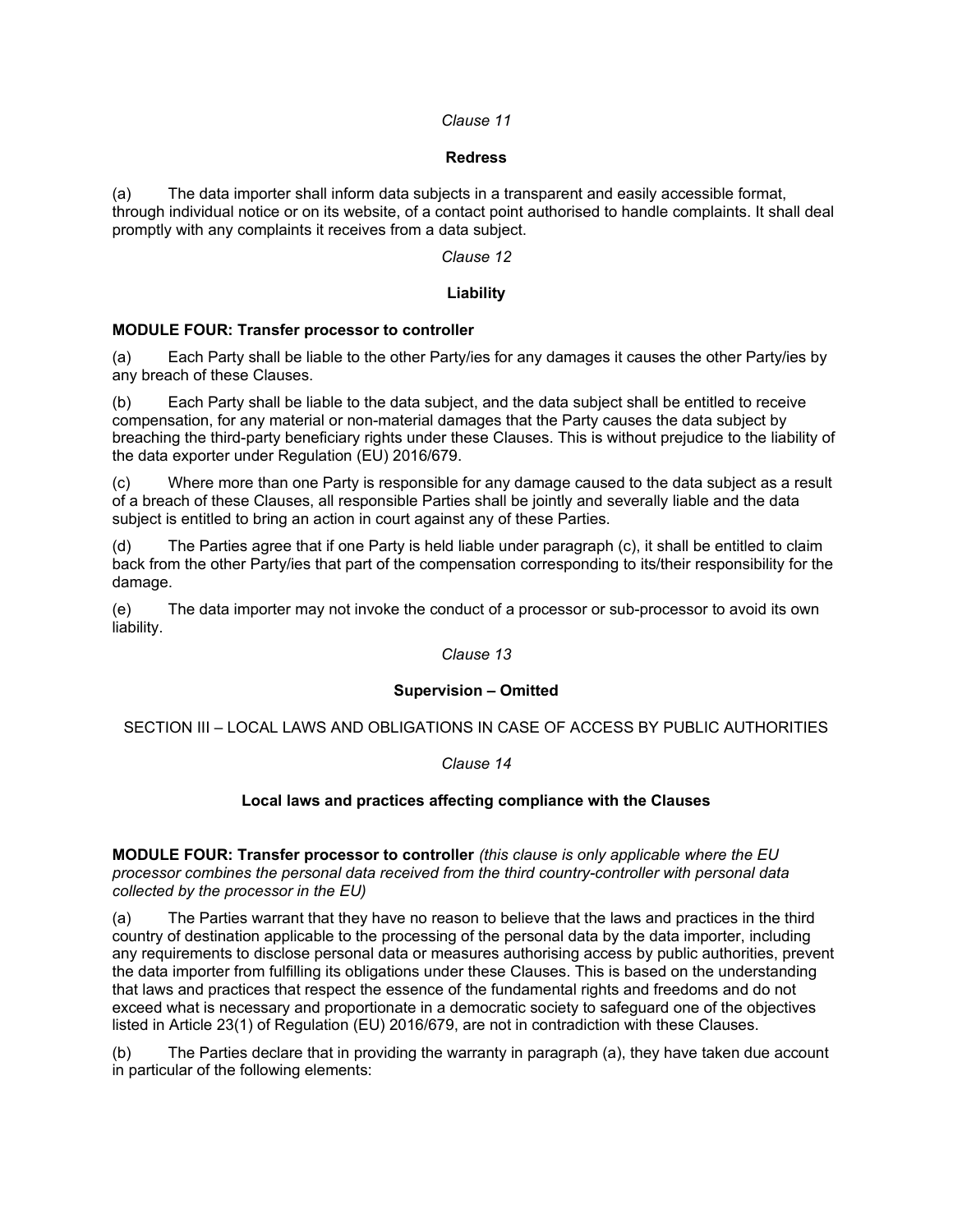(i) the specific circumstances of the transfer, including the length of the processing chain, the number of actors involved and the transmission channels used; intended onward transfers; the type of recipient; the purpose of processing; the categories and format of the transferred personal data; the economic sector in which the transfer occurs; the storage location of the data transferred;

(ii) the laws and practices of the third country of destination– including those requiring the disclosure of data to public authorities or authorising access by such authorities – relevant in light of the specific circumstances of the transfer, and the applicable limitations and safeguards;

(iii) any relevant contractual, technical or organisational safeguards put in place to supplement the safeguards under these Clauses, including measures applied during transmission and to the processing of the personal data in the country of destination.

(c) The data importer warrants that, in carrying out the assessment under paragraph (b), it has made its best efforts to provide the data exporter with relevant information and agrees that it will continue to cooperate with the data exporter in ensuring compliance with these Clauses.

(d) The Parties agree to document the assessment under paragraph (b) and make it available to the competent supervisory authority on request.

(e) The data importer agrees to notify the data exporter promptly if, after having agreed to these Clauses and for the duration of the contract, it has reason to believe that it is or has become subject to laws or practices not in line with the requirements under paragraph (a), including following a change in the laws of the third country or a measure (such as a disclosure request) indicating an application of such laws in practice that is not in line with the requirements in paragraph (a).

(f) Following a notification pursuant to paragraph (e), or if the data exporter otherwise has reason to believe that the data importer can no longer fulfil its obligations under these Clauses, the data exporter shall promptly identify appropriate measures (e.g. technical or organisational measures to ensure security and confidentiality) to be adopted by the data exporter and/or data importer to address the situation. The data exporter shall suspend the data transfer if it considers that no appropriate safeguards for such transfer can be ensured, or if instructed by the competent supervisory authority to do so. In this case, the data exporter shall be entitled to terminate the contract, insofar as it concerns the processing of personal data under these Clauses. If the contract involves more than two Parties, the data exporter may exercise this right to termination only with respect to the relevant Party, unless the Parties have agreed otherwise. Where the contract is terminated pursuant to this Clause, Clause 16(d) and (e) shall apply.

## *Clause 15*

## **Obligations of the data importer in case of access by public authorities**

**MODULE FOUR: Transfer processor to controller** *(this clause is only applicable where the EU processor combines the personal data received from the third country-controller with personal data collected by the processor in the EU)*

## **15.1 Notification**

(a) The data importer agrees to notify the data exporter and, where possible, the data subject promptly (if necessary with the help of the data exporter) if it:

(i) receives a legally binding request from a public authority, including judicial authorities, under the laws of the country of destination for the disclosure of personal data transferred pursuant to these Clauses; such notification shall include information about the personal data requested, the requesting authority, the legal basis for the request and the response provided; or

(ii) becomes aware of any direct access by public authorities to personal data transferred pursuant to these Clauses in accordance with the laws of the country of destination; such notification shall include all information available to the importer.

(b) If the data importer is prohibited from notifying the data exporter and/or the data subject under the laws of the country of destination, the data importer agrees to use its best efforts to obtain a waiver of the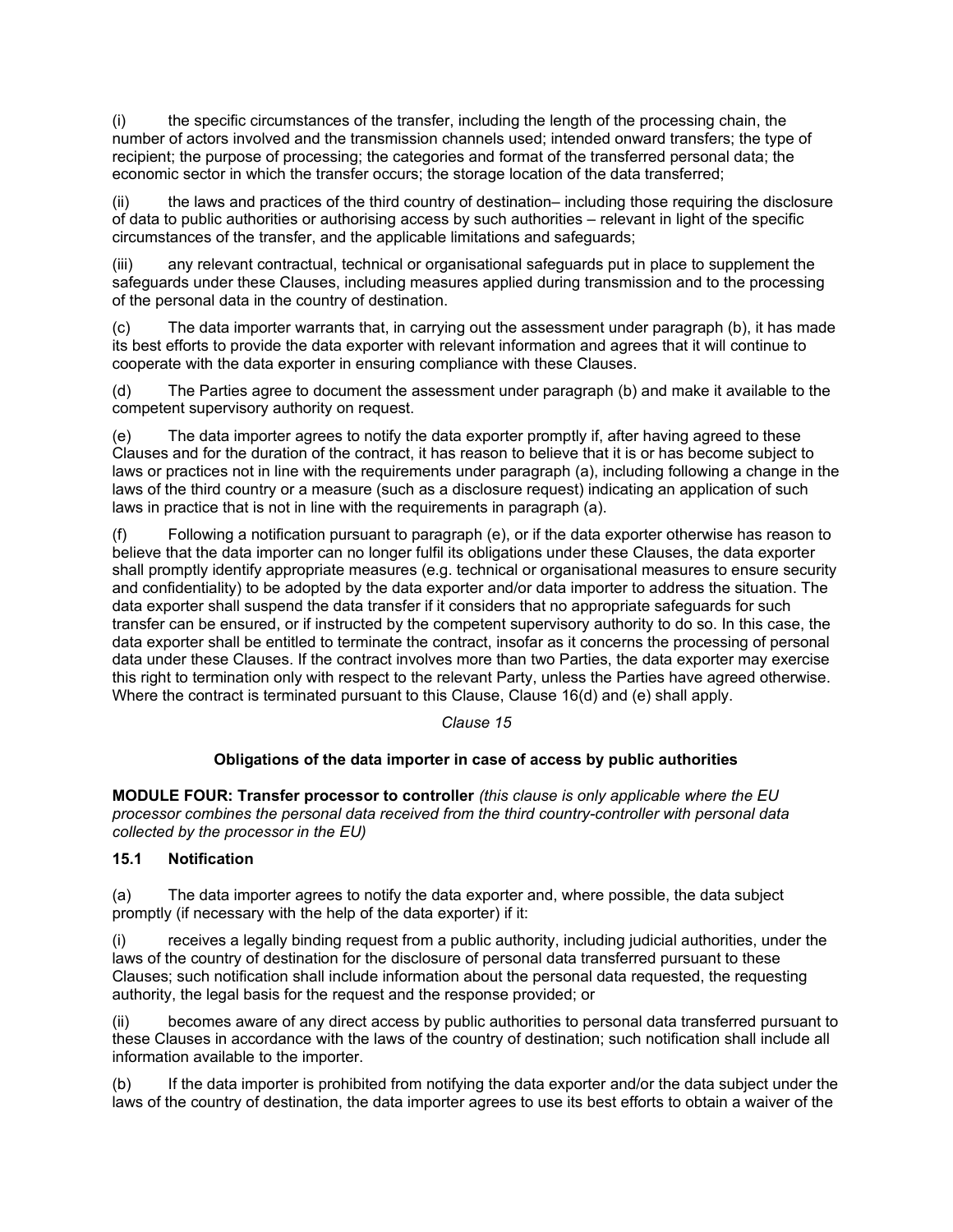prohibition, with a view to communicating as much information as possible, as soon as possible. The data importer agrees to document its best efforts in order to be able to demonstrate them on request of the data exporter.

(c) Where permissible under the laws of the country of destination, the data importer agrees to provide the data exporter, at regular intervals for the duration of the contract, with as much relevant information as possible on the requests received (in particular, number of requests, type of data requested, requesting authority/ies, whether requests have been challenged and the outcome of such challenges, etc.).

(d) The data importer agrees to preserve the information pursuant to paragraphs (a) to (c) for the duration of the contract and make it available to the competent supervisory authority on request.

(e) Paragraphs (a) to (c) are without prejudice to the obligation of the data importer pursuant to Clause 14(e) and Clause 16 to inform the data exporter promptly where it is unable to comply with these Clauses.

## **15.2 Review of legality and data minimisation**

(a) The data importer agrees to review the legality of the request for disclosure, in particular whether it remains within the powers granted to the requesting public authority, and to challenge the request if, after careful assessment, it concludes that there are reasonable grounds to consider that the request is unlawful under the laws of the country of destination, applicable obligations under international law and principles of international comity. The data importer shall, under the same conditions, pursue possibilities of appeal. When challenging a request, the data importer shall seek interim measures with a view to suspending the effects of the request until the competent judicial authority has decided on its merits. It shall not disclose the personal data requested until required to do so under the applicable procedural rules. These requirements are without prejudice to the obligations of the data importer under Clause 14(e).

(b) The data importer agrees to document its legal assessment and any challenge to the request for disclosure and, to the extent permissible under the laws of the country of destination, make the documentation available to the data exporter. It shall also make it available to the competent supervisory authority on request.

(c) The data importer agrees to provide the minimum amount of information permissible when responding to a request for disclosure, based on a reasonable interpretation of the request.

SECTION IV – FINAL PROVISIONS

## *Clause 16*

## **Non-compliance with the Clauses and termination**

(a) The data importer shall promptly inform the data exporter if it is unable to comply with these Clauses, for whatever reason.

(b) In the event that the data importer is in breach of these Clauses or unable to comply with these Clauses, the data exporter shall suspend the transfer of personal data to the data importer until compliance is again ensured or the contract is terminated. This is without prejudice to Clause 14(f).

(c) The data exporter shall be entitled to terminate the contract, insofar as it concerns the processing of personal data under these Clauses, where:

(i) the data exporter has suspended the transfer of personal data to the data importer pursuant to paragraph (b) and compliance with these Clauses is not restored within a reasonable time and in any event within one month of suspension;

(ii) the data importer is in substantial or persistent breach of these Clauses; or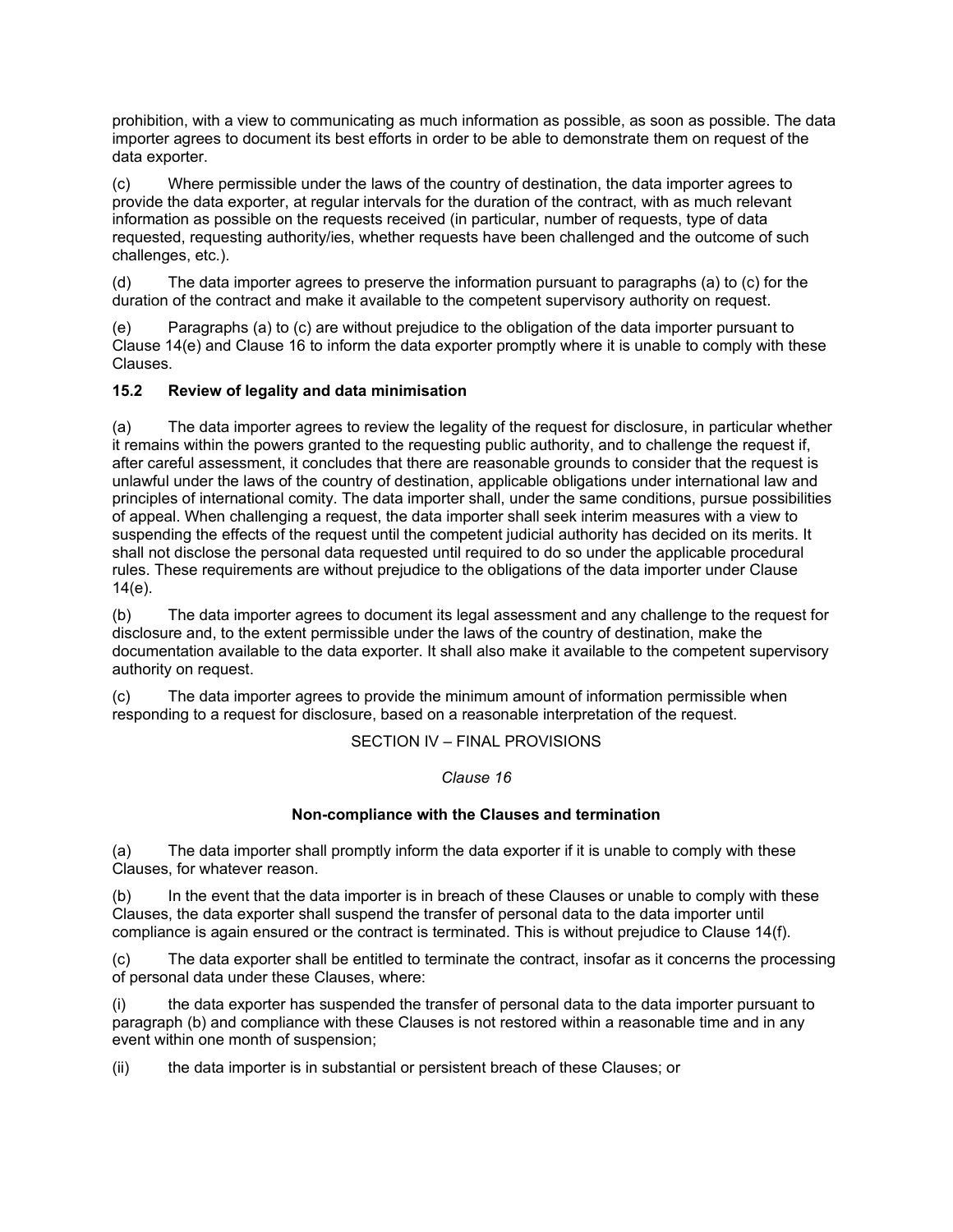(iii) the data importer fails to comply with a binding decision of a competent court or supervisory authority regarding its obligations under these Clauses.

In these cases, it shall inform the competent supervisory authority of such non- compliance. Where the contract involves more than two Parties, the data exporter may exercise this right to termination only with respect to the relevant Party, unless the Parties have agreed otherwise.

(d) Personal data collected by the data exporter in the EU that has been transferred prior to the termination of the contract pursuant to paragraph (c) shall immediately be deleted in its entirety, including any copy thereof. The data importer shall certify the deletion of the data to the data exporter. Until the data is deleted or returned, the data importer shall continue to ensure compliance with these Clauses. In case of local laws applicable to the data importer that prohibit the return or deletion of the transferred personal data, the data importer warrants that it will continue to ensure compliance with these Clauses and will only process the data to the extent and for as long as required under that local law.

(e) Either Party may revoke its agreement to be bound by these Clauses where (i) the European Commission adopts a decision pursuant to Article 45(3) of Regulation (EU) 2016/679 that covers the transfer of personal data to which these Clauses apply; or (ii) Regulation (EU) 2016/679 becomes part of the legal framework of the country to which the personal data is transferred. This is without prejudice to other obligations applying to the processing in question under Regulation (EU) 2016/679.

Clause 17

## **Governing law**

## **MODULE FOUR: Transfer processor to controller**

These Clauses shall be governed by the law of a country allowing for third-party beneficiary rights. The Parties agree that this shall be the law of Ireland.

Clause 18

## **Choice of forum and jurisdiction**

## **MODULE FOUR: Transfer processor to controller**

Any dispute arising from these Clauses shall be resolved by the courts of Ireland.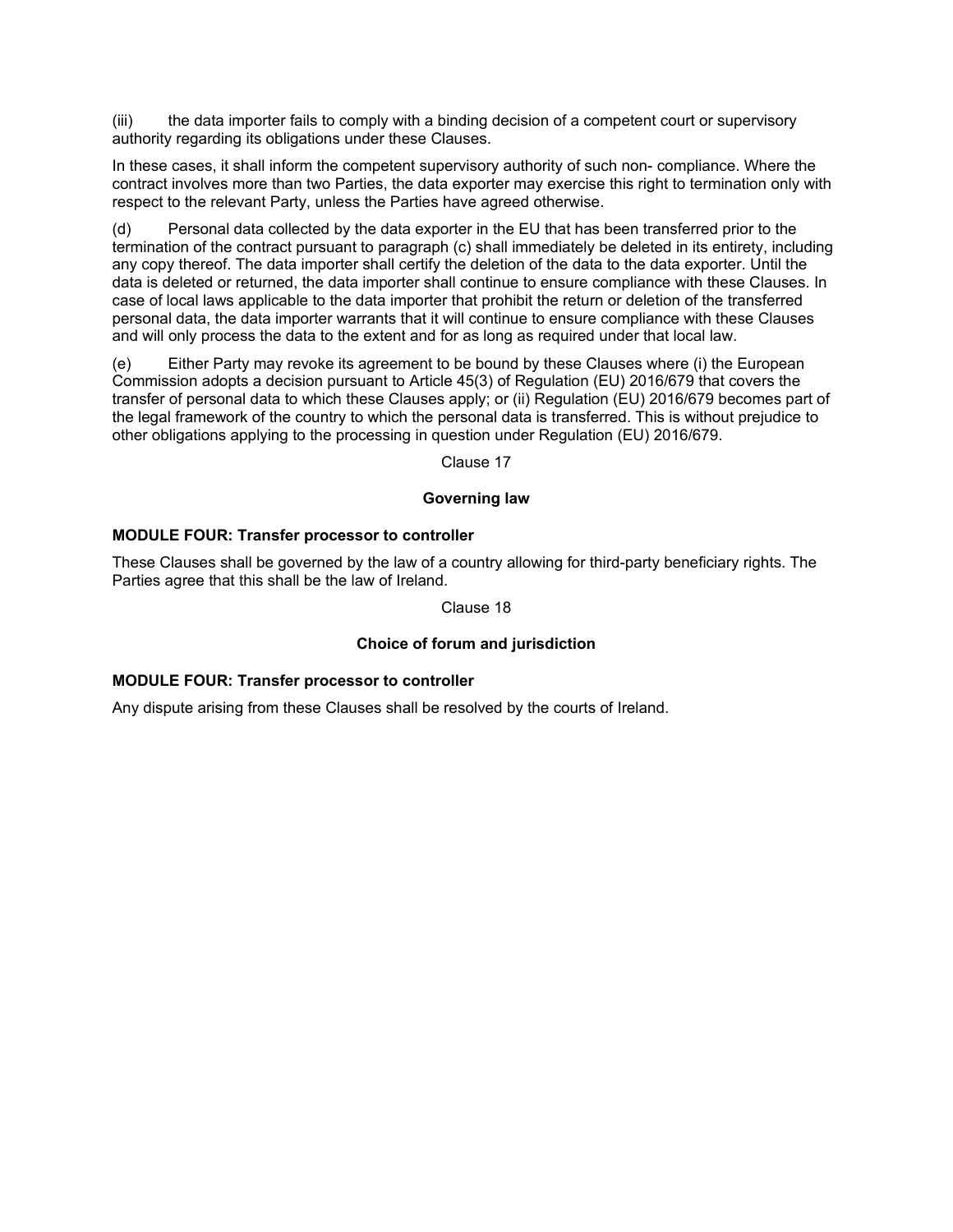## A. **LIST OF PARTIES**

# **MODULE FOUR: Transfer processor to controller Data exporter(s):** 1. Name: Intuition Machines Inc.................................................................................................... Address: 350 Alabama Street, San Francisco, CA 94110......................................................... Contact person's name, position and contact details: Eli-Shaoul Khedouri, CEO. legal@imachines.com Activities relevant to the data transferred under these Clauses: Security and fraud detection. . Signature and date: /Eli-Shaoul Khedouri/ 07-22-2021............................................................. Role (controller/processor): Processor...................................................................................... 2. **Data importer(s):** Name: Company....................................................................................................................... Address: As described in the Addendum.................................................................................. Contact person's name, position and contact details: As described in the Addendum.............. Activities relevant to the data transferred under these Clauses: As described in the Addendum Signature and date: As described in the Addendum................................................................. Role (controller/processor):Controller........................................................................................ **B. DESCRIPTION OF TRANSFER MODULE FOUR: Transfer processor to controller**  *Categories of data subjects whose personal data is transferred* As described in Exhibit D.......................................................................................................... *Categories of personal data transferred* As described in Exhibit D.......................................................................................................... *Sensitive data transferred (if applicable) and applied restrictions or safeguards that fully take into consideration the nature of the data and the risks involved, such as for instance strict purpose limitation, access restrictions (including access only for staff having followed specialised training), keeping a record of access to the data, restrictions for onward transfers or additional security measures.* As described in Exhibit D.......................................................................................................... *The frequency of the transfer (e.g. whether the data is transferred on a one-off or continuous basis).* As described in Exhibit D.......................................................................................................... *Nature of the processing* As described in Exhibit D..........................................................................................................

*Purpose(s) of the data transfer and further processing*

As described in Exhibit D..........................................................................................................